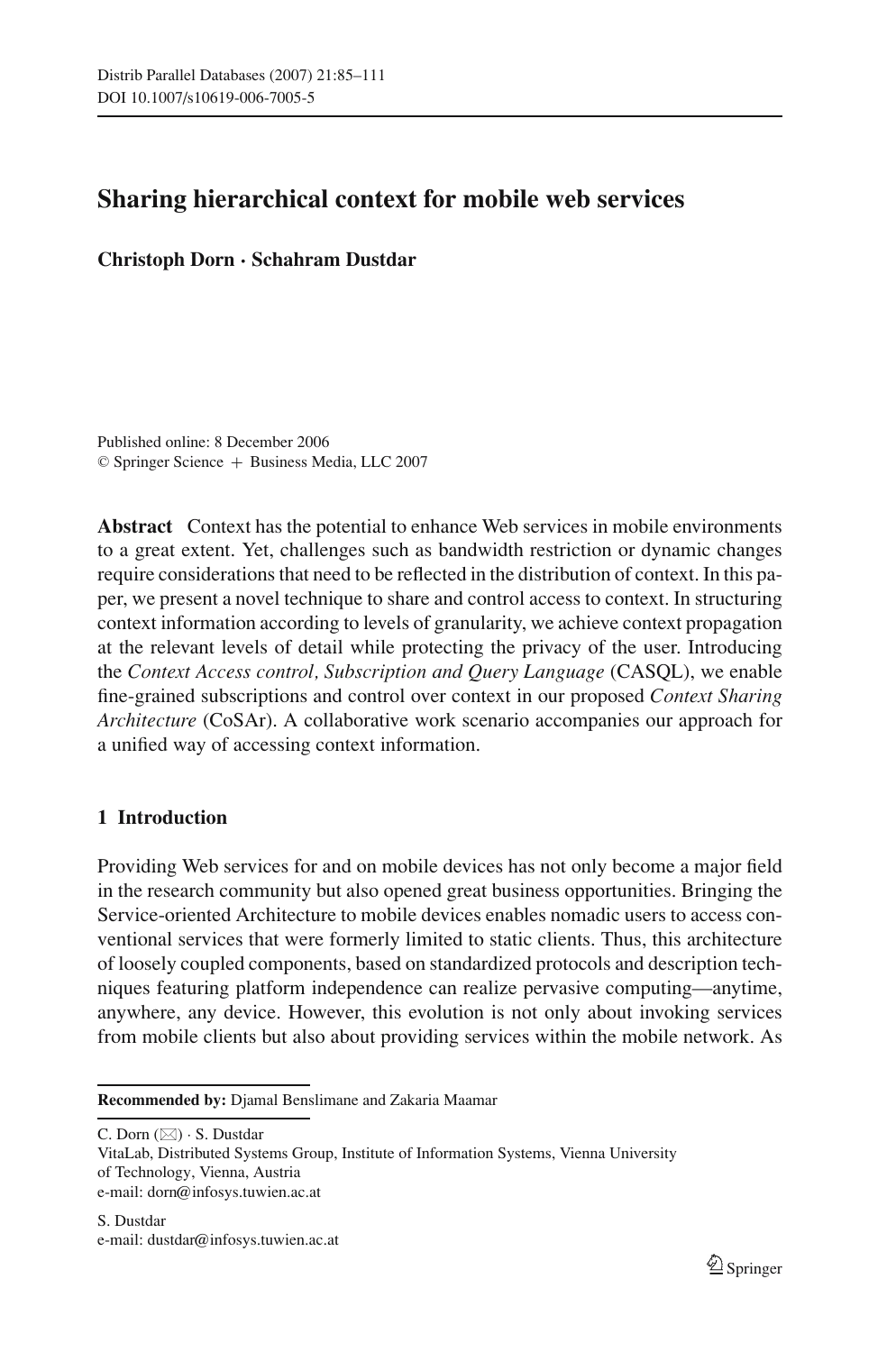both service requestor and service provider become part of a dynamic environment, new challenges arise. Hence, we will first motivate the use of context in mobile environments. This will consist of discussing the dynamic nature of mobile services and the importance of sharing context information. The subsequent problem statement will discuss the encountered issues in more detail.

1.1 The mobile environment

Figure [1](#page-1-0) depicts an environment that consists of a mobile and a static part. We argue that a wire-line network needs to be part of such a dynamic environment as communication happens not only within the wireless part but also to and from the static one. However, possible scenarios in our environment need not rely on such an infrastructure (e.g., mobile ad-hoc collaboration). In the scope of this paper, we do not differentiate between different types of mobile devices, but instead we state that we are aware of the heterogeneous nature of potentially participating appliances such as smart phones, personal digital assistants (PDAs), and laptops. Furthermore, our mobile environment features the three main interaction patterns we identified as important to our analysis. They give an estimate of the complexity of mobile Web service communication.

- 1. The wireless network hosts both requestor and provider. This usually occurs in (mobile) ad-hoc networks. However, infrastructure might exist that aids interaction between peers.
- 2. The requestor is mobile whereas the provider is situated in the wired part. This is probably the most common setting, opening up wired services also to nomadic users.
- <span id="page-1-0"></span>3. The requestor is located in the wired part and invokes a service on a mobile device. Examples are push services or applications for tracking purposes.



**Fig. 1** Mobile Environment: also a wired segment is part of a mobile environment as nomadic clients access static services and vice versa. The three main interaction scenarios are denoted as S1 to S3  $\mathcal{Q}_{\text{Springer}}$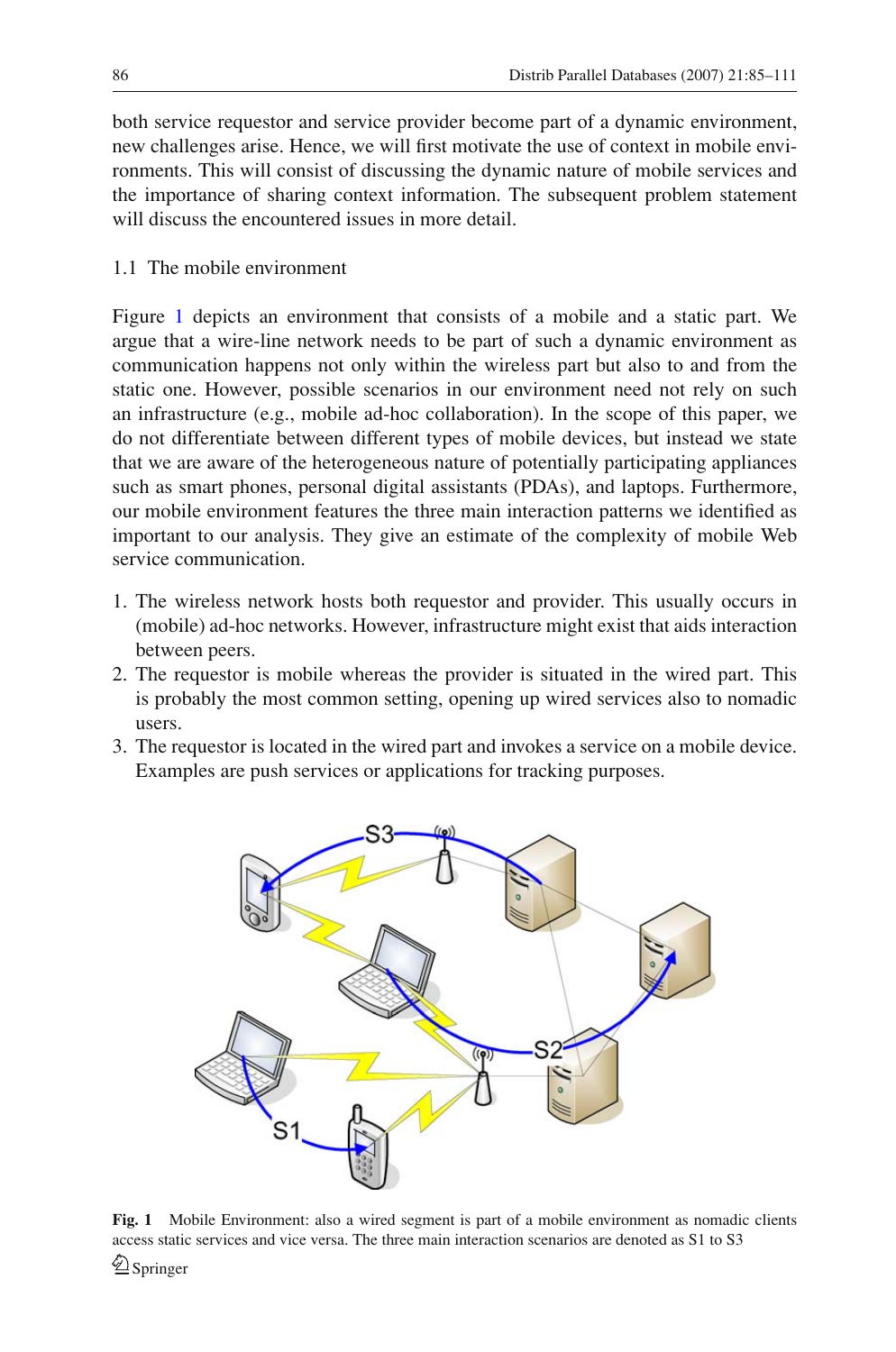#### 1.2 Mobile Web services

To outline where and how context provides a benefit, we need to go into further detail. From the view of fulfilling a task by using one or several services, the following dimensions help to understand vital (mobile) service characteristics.

- **–** Service Execution Time: A service can be executed immediately or scheduled for later invocation.
- **–** Service Execution Occurrence: A service can be used just once, on a regular basis, or event-triggered.
- **–** Service Uniqueness: The nature of the task determines if an exact service is needed (such as a personal calendar service) or any service from a given group (e.g., any image processing service able to convert from gif to jpeg) or all available services of a given type (e.g., all current chat services during a team meeting).

These dimensions visualize the complexity found in the service-oriented architecture. While they pose less of a concern in static networks, the dynamic nature of mobile networks requires thorough considerations. At this point, we introduce the concept of context to mobile Web services.

## 1.3 Service-oriented context

A single definition of context does not exist nor would it be sensible. Bazire and Brézillon [[1\]](#page-25-0) collected 150 definitions from various areas of research. A widely adopted definition in the domain of computer science by Dey and Abowd [\[2\]](#page-25-1) is:

[...] any information that can be used to characterize the situation of an entity. An entity is a person, place, or object that is considered relevant to the interaction between a user and an application, including the user and applications themselves.

We need to modify this rather general definition to better suit a service-centric view. Hence, we propose the following adaptation.

Context is any information that can be used to characterize the situation of an entity. An entity is a person, place, or object that is considered relevant to the interaction between a user and a service as well as in-between services, including the user and services themselves.

In addition, we like to emphasize the main points of our definition. In the domain of service-oriented computing where there exists no longer just a monolithic application, the definition of context is not purely focused on the interaction between a user and an application but also covers the interaction between services. Subsequently, context also describes the situation—the embedding—of a service, service instance, and service platform. Especially in a mobile environment, location can be used to describe the context of the service client—representing the user—and the service instance, possibly but not necessarily related to another user. Hence, two classes of context information arise: user-related context and service-related context.

Assuming that services are invoked to reach a goal, we add another class: task-related context. This rather conceptual class contains context information that  $\mathcal{Q}$  Springer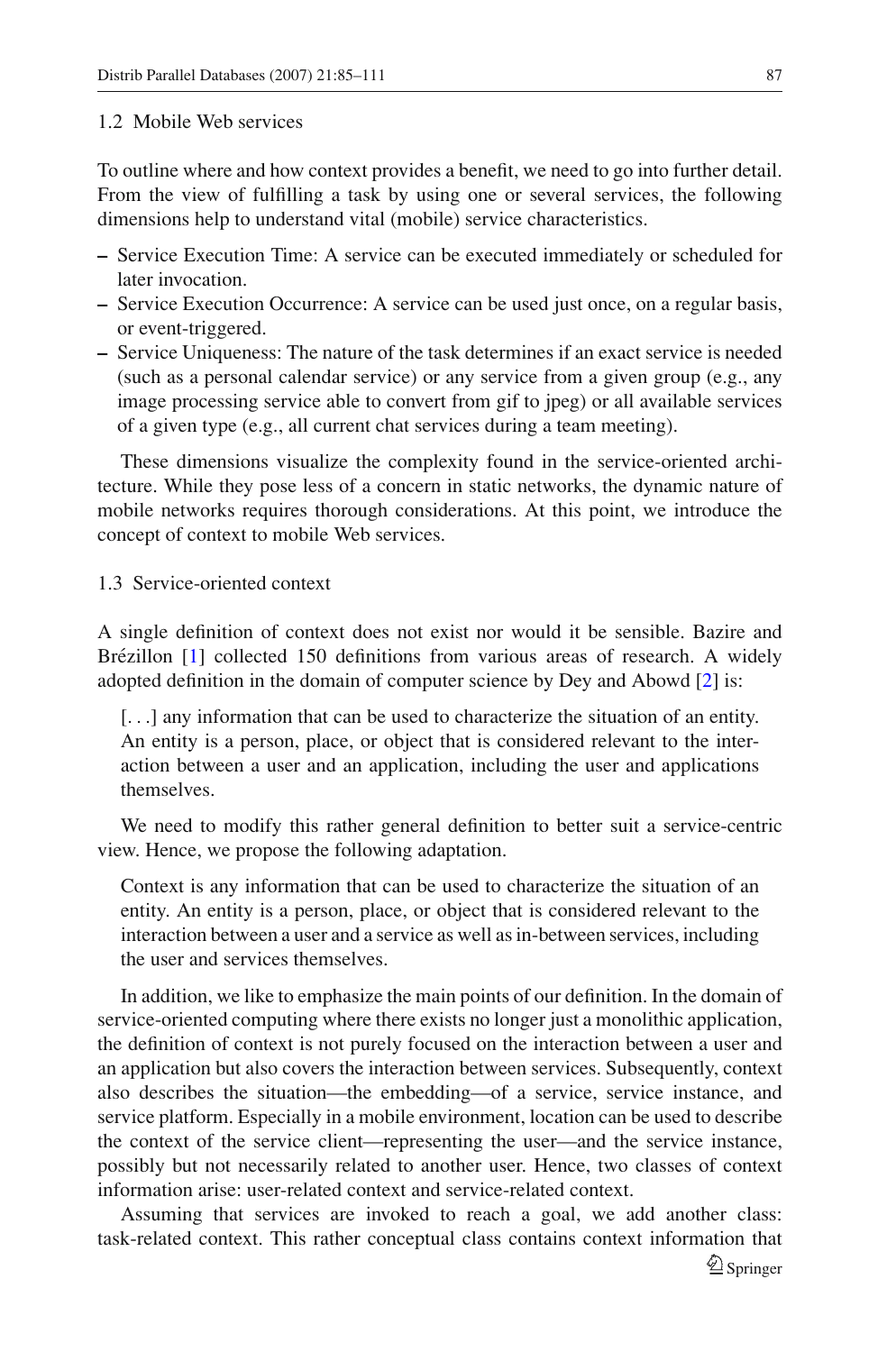describes the overall goal, the current task, related tasks, and the role of the invoking party to allow services to behave accordingly. In this case, the context neither describes the user nor the service but links a certain task to its social situation. To put it differently, services can be invoked on behalf of a role (independently of its current bearer) or a group—ranging from a small team to a large community.

The following list provides some examples for the three context classes.

- **–** User-related context: preferences, location, activity, presence, available devices, and communication capabilities.
- **–** Service-related context: location, system capabilities (e.g. processing power, bandwidth, storage capacities, or available main memory), network hop distance to same, similar, or related services, position within a workflow.
- **–** Task-related context: community, team, roles, goal, task, task patterns, related tasks.

Comparing service-related to task-related context, we can observe that the latter describes information at a conceptually higher level. For example, related tasks and patterns can be mapped to workflows. Yet this task-related context is of importance, as workflows heavily rely on role definitions and group structure and not on individual entities alone [\[3\]](#page-25-2). The four dimensions of context information *location*, *identity*, *time*, and *activity*, identified by Dey [\[4\]](#page-25-3), can be applied to all three above introduced context classes.

### 1.4 Empowerment through context

Having discussed the basic nature of context, we can now present the benefits of context in the area of mobile Web services. Above, we have pointed out, that the presented dimensions such as service execution time, execution occurrence and service uniqueness are of less concern in static networks than mobile ones. This results from the fact that a mobile network is more prone to changes than a static one. These changes can be anticipated and reacted upon more appropriately if decisions are based on context information. The different context information classes as outlined above cover the whole service flow starting at the user, stretching across service client, composite services, service platforms, and finally reaching basic service providers. Examples at various stages include service response adaptation as results are tailored to the user's device and activity. Trying to find the most stable service, the client might look up the nearest service by applying location information in the form of network hops or GPS coordinates.[1](#page-3-0) A composite service utilizes time as context information to predict load peaks on employed services. Simple services anticipate load-distribution by observing the number of similar services available. In addition, service execution platforms incorporate context information about the mobile environment to proactively detect changes and notify services to reconfigure. While these examples are rather generic, a greater variety of context types and granularity would be specific to actual applications. In short, in static networks we can plan and provide services well in advance, whereas in mobile environments we need context information to achieve this as late as possible and as early as sensible.

<span id="page-3-0"></span><sup>&</sup>lt;sup>1</sup> We are aware, that location is not the only relevant context when determining the most suitable mobile service that remains available to allow a successful invocation.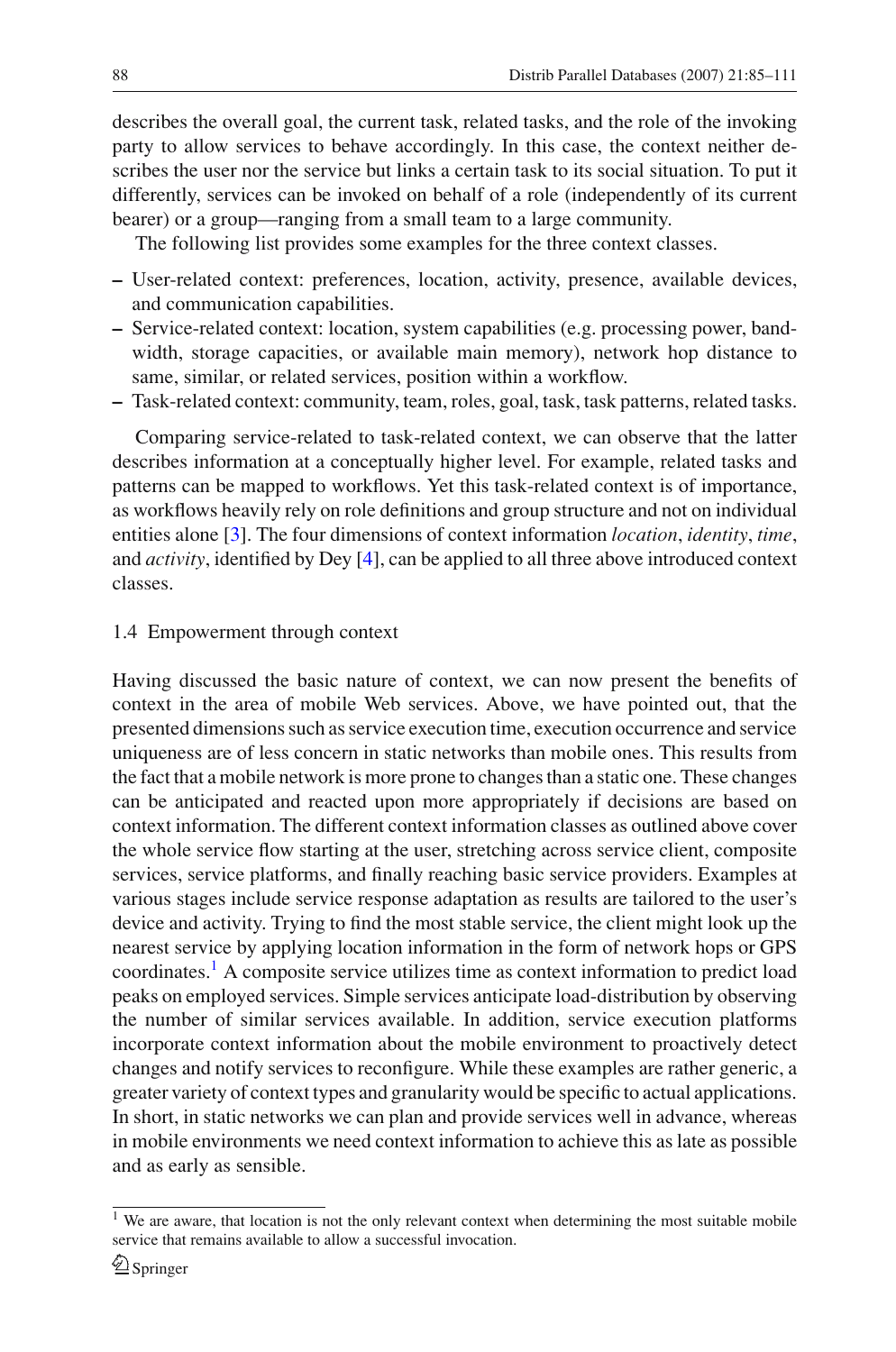All these examples have the common need for exchanging context information as this information resides distributed amongst the mobile network participants. Taking the number of internet-enabled mobile devices in use worldwide and having experienced the awkwardness in using the mostly context-unaware applications and services, the need for enabling context usage becomes evident. Consequently, rendering context sharing efficient and widely employable is one major concern. Hence, we are not going to present a new context framework as a number have already been proposed—some presented in the section on related work—but instead focus on sharing aspects.

The subsequent section gives an in-depth view on the faced challenges (Section [2\)](#page-4-0) including a motivating scenario followed by an introduction to the central ideas of our paper (Section [3\)](#page-7-0). Thereafter, we present our approach to these challenges. This includes introducing levels of context details to reduce the amount of traffic as only information of the required granularity is transferred. In addition, we suggest the notion of dominant context information to further reduce transmitted data. Moreover, a hybrid push-pull-based context sharing mechanism instead of a conventional one enables context updates only being propagated if the local context of the interested nodes indicates the update as relevant. Subsequently, Section [4](#page-9-0) presents the integration of these techniques into our *Context Sharing Architecture* (CoSAr). Describing in detail our *Context Access control, Subscription and Query Language* (Section [5\)](#page-15-0), we move along to introduce our proof-of-concept implementation (Section [6\)](#page-17-0). Section [7](#page-19-0) provides an evaluation focusing also on aspects concerning mobility before sections on related work (Section [8\)](#page-22-0), future research (Section [9\)](#page-23-0) and final remarks (Section [10\)](#page-23-1) complete our paper.

### <span id="page-4-0"></span>**2 Problem statement**

By focusing on sharing, we provide mechanisms and insights to allow also users working on devices not especially suited for context sensing, processing, or storing to benefit from the power of remote context information.

In the Introduction, we have pointed out the distributed nature of context in mobile environments and the need for sharing such information. Yet, there are some challenges that influence the sharing mechanism to a great extent.

To begin with, mobile devices are rather heterogeneous when it comes to processing power, storage capacity, available memory, and communication capabilities. A sharing mechanism thus needs to consider these differences.

Furthermore, the available transmission technologies such as Bluetooth, WLAN, WIMAX, GSM, GPRS, UMTS, or HSDPA shape the amount of exchanged context information to a great extent as the available bandwidth is very low or costly, the transmission range is limited, or any combination thereof. Hence, reducing the amount of transferred information is another requirement.

As users move around, switch on and off their devices, a sharing algorithm must be able to cope with unreliable links and a dynamically changing environment.

In contrast to conventional, infrastructure-bound services, mobile Web services are free to move around, thus generating and consuming context changes themselves. Consequently, context is not only limited to the invoking party but also embraces the providing one, thus additionally increasing the amount of context data.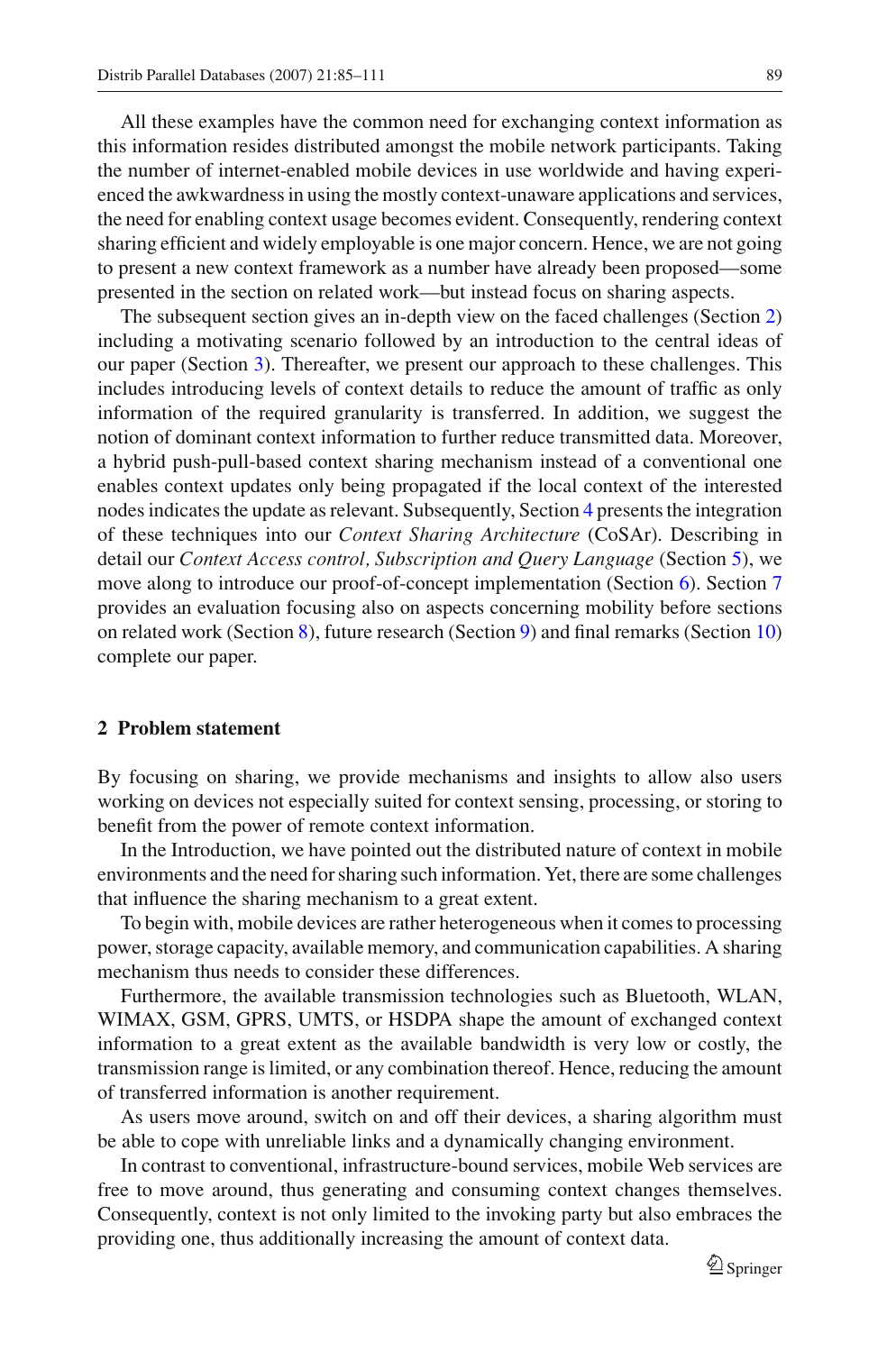Besides device relocation and service reconfigurations, ever-changing activities, interactions, goals and situations produce an enormous amount of context data spread all over the network. As context producer and consumer—including intermediaries such as context brokers—are likely to be distributed but require such information, a mechanism to define clearly what context information is of relevance (and thus needs to be exchanged) is necessary.

Finally, for sharing context information we also need a means to manage access. Especially as context is in many cases directly user-related, a fine-grained mechanism provides privacy.

In the following subsection, we will further outline these challenges and corresponding requirements embedded in a scenario.

#### 2.1 Motivation scenario

This motivating scenario describes a situation taken from the domain of distributed collaboration: Alice is member of a distributed mobile team for project CollabContext. Her colleagues—Bob, Carol, and Dave—work on the same project, but are employed at different companies working from their offices, on the move, and from home. Given the heterogeneous organisational environment, the team members mostly provide the necessary collaborative services on their respective devices. As each member is involved in several other projects at the same time, their schedule is tight and their calendars filled. In order to remain up-to-date of all team activities, they agree to use a distributed awareness service that provides availability and device information. In addition, members switch between activities related to different projects, move around, change their devices, communicate by means of VoIP or mobile phones and engage in video conferences or chats.

At one point, Alice wishes to arrange a meeting with her team members. She accomplishes this task by invoking a *Meeting Scheduling and Agreement Web service*. This composite service possesses enough logic to arrange a meeting but needs to access further services for acquiring calendar data, checking availability, executing a scheduling algorithm, and resolving arising date conflicts. Figure [2](#page-6-0) visualizes all involved components and displays the steps made in the following description. There are a number of context types involved, namely: activity (describing work environment, project, activities, and artefacts), reachability (which device and communication means are available to contact a user), and device status (system load and capabilities). These three types are structured as hierarchies and serve as the underlying data structure used in our prototype.

- 1. Alice invokes the *Meeting Scheduling and Agreement Web service* stating the members and corresponding project.
- 2. The meeting service then contacts the shared team *Calendar Web service* (2a) to retrieve the calendars of all participating members (including Alice) and a *Awareness Web service* (2b) to check for their current reachability. We assume the awareness service has subscribed to all members, respectively their devices for high-level availability and device status context information. Currently, Dave's laptop and PDA as well as Carol's smartphone are online, while Bob is unavailable for the moment.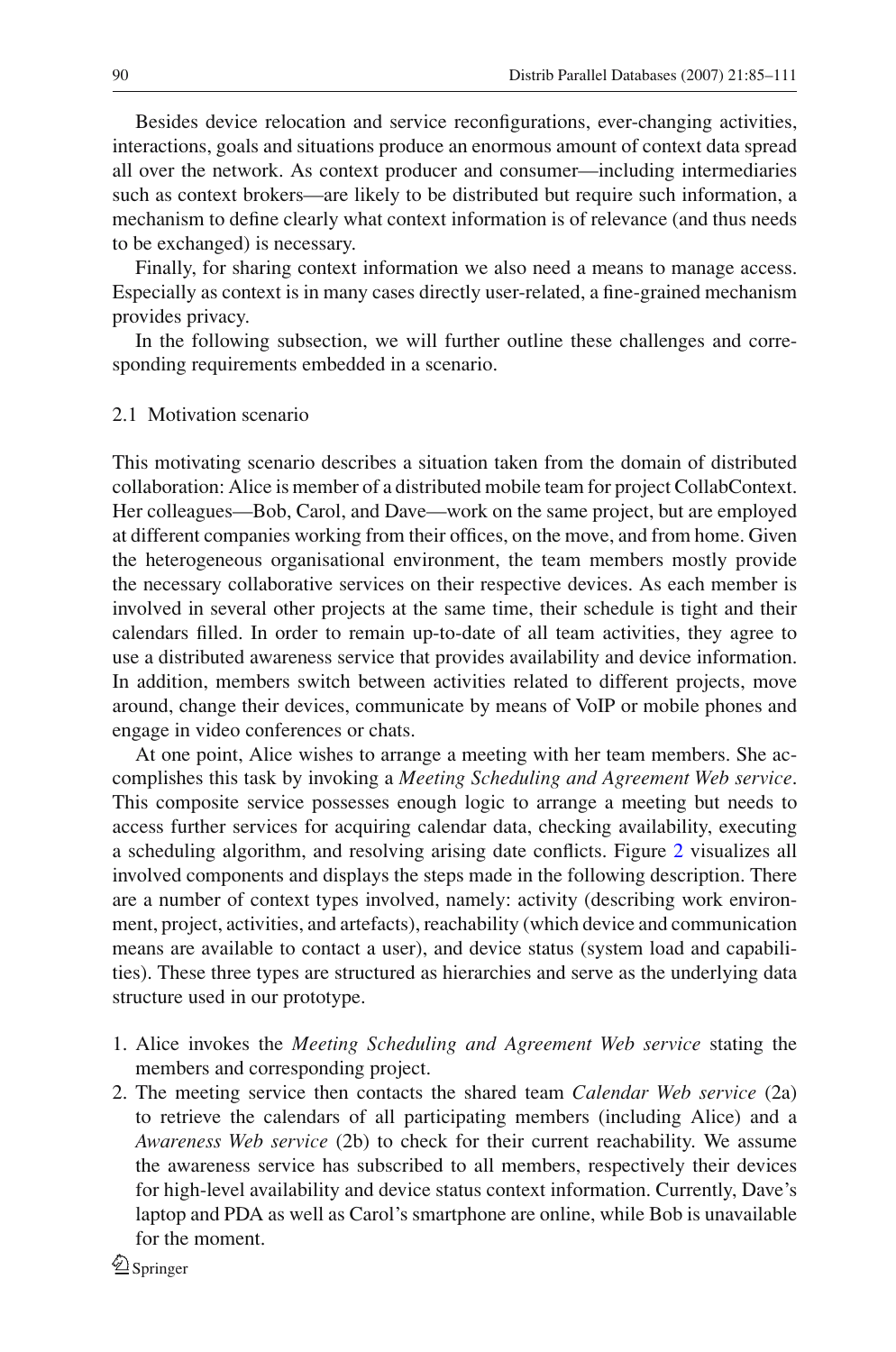<span id="page-6-0"></span>

**Fig. 2** Meeting scheduling scenario in a mobile environment. The client and the collaboration services reside on mobile devices, whereas the composite *Meeting Scheduling and Agreement Web service* as well as the *Calendar Web service* and the *Awareness Web service* are abstract services and can be implemented either distributed or centrally provided by the infrastructure. Lines represent information flow between nodes. The numbers on the lines indicate the temporal aspect as given by the textual description of this scenario. We abbreviated the labels for *Scheduling Algorithm Web service* and *Collaboration Web service* on the mobile devices and omitted the links between each device and the *Awareness Web service* for clarity reasons

- 3. Next, the service queries all available devices for their system load and capabilities (3a) and finally invokes the *Scheduling Algorithm Web service* on Dave's laptop (3b), which is experiencing the least load.
- 4. In the meantime, the availability service notifies (4a) the meeting service that Bob is available now and Alice has become offline. In addition, Carol changes from her smartphone to her laptop, yet this information is not propagated as also the awareness service has not subscribed at such level of granularity.
- 5. The *Scheduling Algorithm Web service* detects (5a) a conflict that requires human intervention to be solved. As Alice is still offline, the meeting service cannot contact all necessary members. Hence, it subscribes (5b) to activity information concerning the whole team at a very coarse-grained level, as all members prefer to be contacted when at work and not during their freetime. Thus when they are at home, neither reachability nor device status information is available, even their devices might be connected.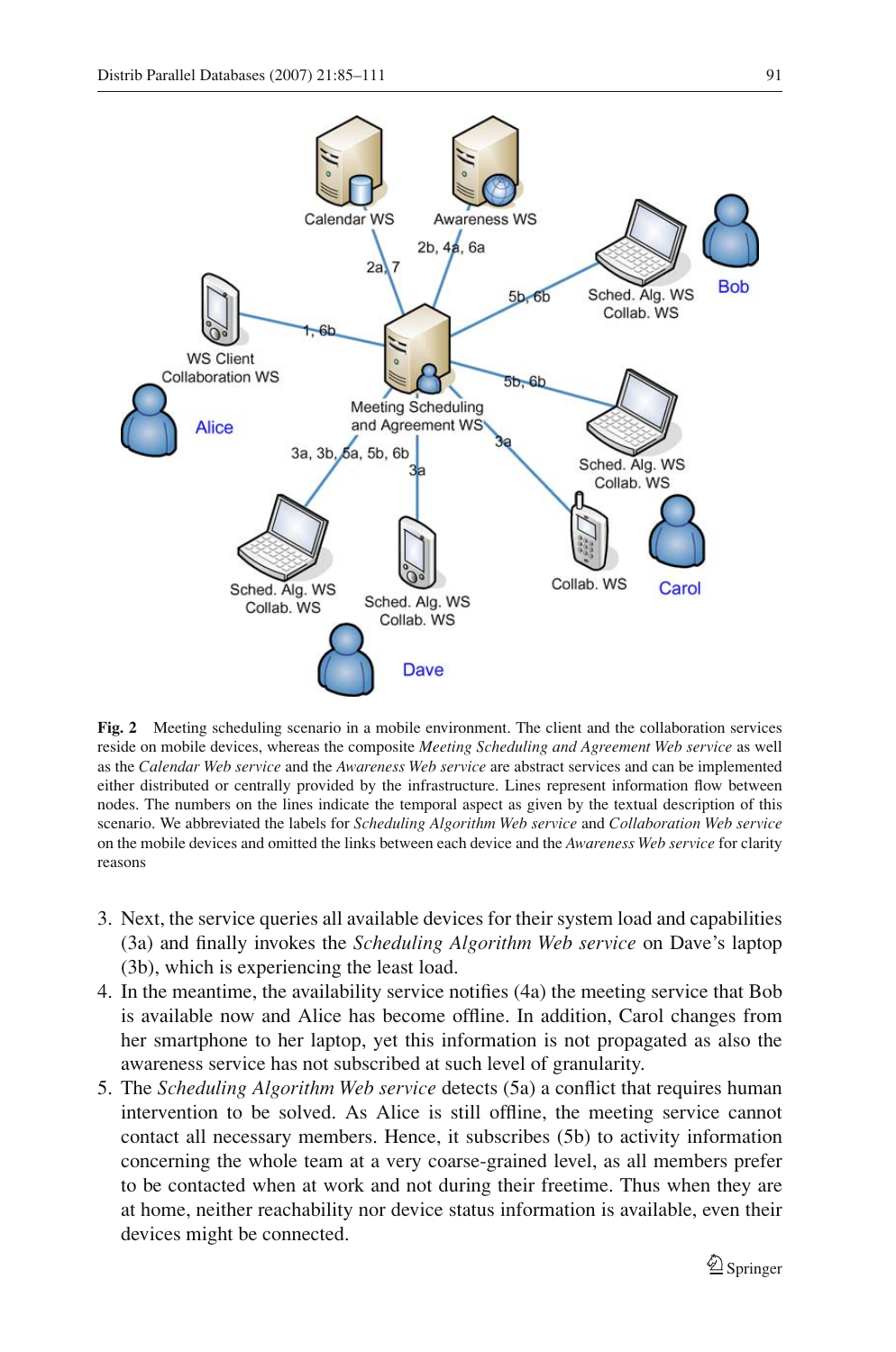- 6. Once Alice reports back, the awareness service notifies (6b) the meeting service that all members are online. Thus using fine-grained reachability information directly from all connected devices a *Collaboration Web service* on the best suited device for each participant brings together all involved team members to agree on the proposed date or another date. As the *Collaboration Web service* knows about the goal type of communication (task-related context information) it can choose the right means of communication: in this case synchronous chat.
- 7. After the four have agreed on the meeting details, the team calendar is updated and the meeting service terminates.

Once we consider the huge amount of information on activities, devices status and reachability that would be transferred between nodes without any granular structuring, the benefit of using hierarchical context information combined with a hybrid sharing mechanism becomes evident. Imagine location information used within each company, that is irrelevant in such a distributed team but nevertheless shared, as there is no mean to control context flow.

Furthermore, this scenario highlights the two ways how context information is retrieved. The composite meeting service subscribes and queries context information at different levels of granularity. So, on the one hand it is interested in change events (for which it receives notifications) and on the other hand it retrieves context facts once relevant changes have occurred. Especially in such a dynamic, non-deterministic environment, using either purely pull or push mechanism for both situations will result in more traffic than necessary.

Thus in the following section, we demonstrate how a set of mechanism combined offer a flexible and powerful solution to these challenges.

### <span id="page-7-0"></span>**3 Accessing and sharing context**

Our contribution consists of three key concepts—namely *Context Granularity*, *Context Dominance*, and *Granularity-Aware Context Sharing*—that cover context data modelling, context relevance ordering, and context distribution.

#### 3.1 Context granularity

The idea of structuring context hierarchically is not new. For example, Ferscha et al. [\[5\]](#page-25-4) introduced a symbolic location containment hierarchy consisting of concrete and abstract places (such as campus, 1st floor, or room1 in the former case and faculty1, department1, or desk in the latter case). We argue that hierarchical structuring of context information should not be application specific. Instead, we propose to map the representation of a given context dimension to a level of granularity in a corresponding hierarchy. That is to say, context information is modelled as required—by means of an ontology, graph, tuple, etc. Yet, it needs to be accessible at various levels of detail. Example hierarchies related to people could be focusing on location (town, district, street, floor, room), abstract places (indoors, faculty, department, desk), presence (not available, lunch, lunch with colleagues, lunch with Mr. X and Mrs. Y), time (in the future, next week, Monday, 12:00), or activity (work, project X, document  $\mathcal{Q}_{\text{Springer}}$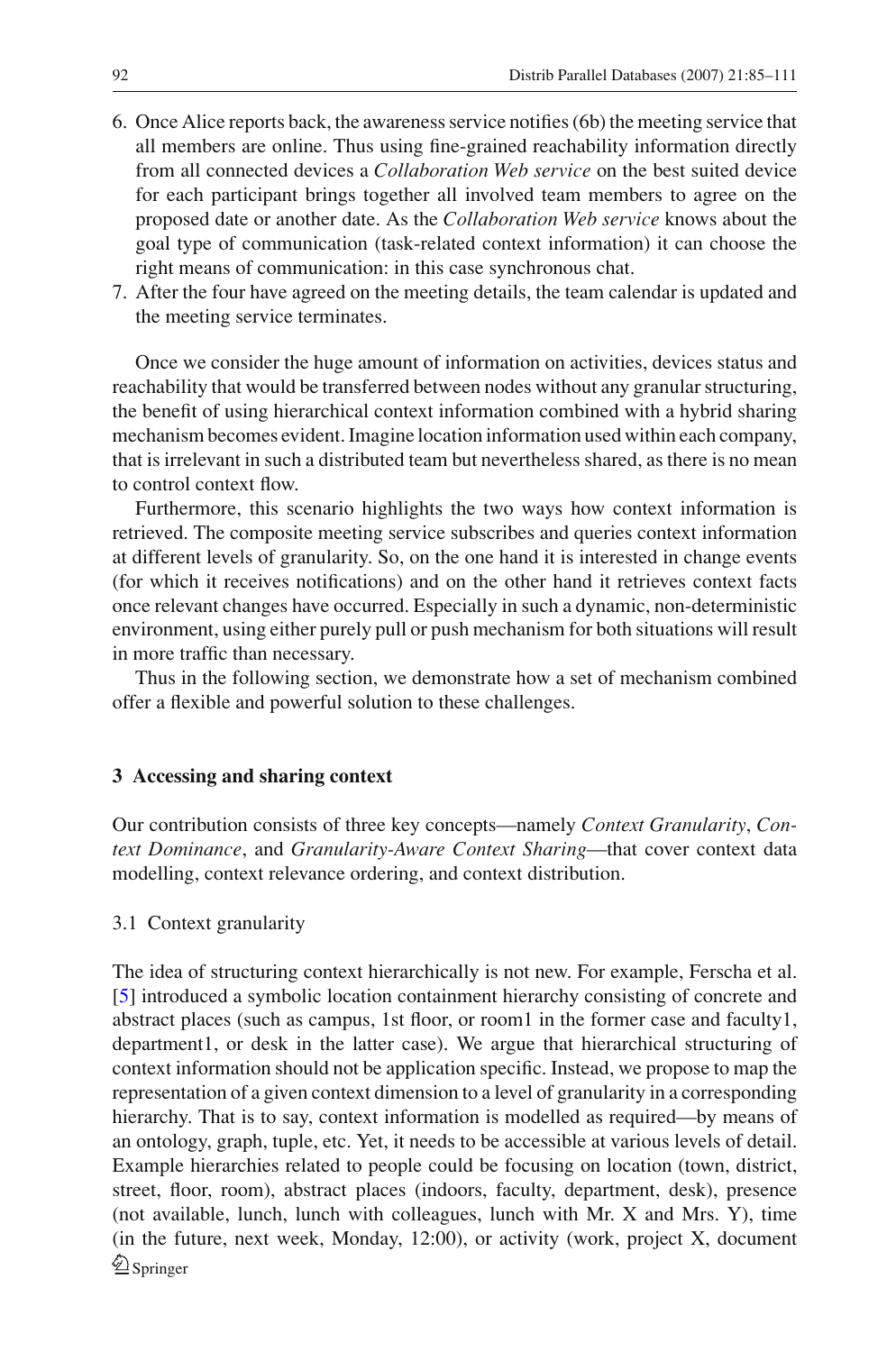<span id="page-8-0"></span>

Y, task Z). In the case of services, an exemplary hierarchy could describe the load on a service execution platform: Available Services, high load, 80% load, Executed Services. Figure [3](#page-8-0) contains such an exemplary mapping.

It is neither sensible nor possible to provide all available context information in such a way. Only information subject to frequent changes should be structured this way to allow for a fine-grained access and update mechanism. Consequently, the further up in a hierarchy an update occurs, the more significant it is. Yet, those data that rule out hierarchical structuring or data always used at the same level of detail (e.g., user preferences) need not necessarily be excluded but rather form a hierarchy merely consisting of a single level.

Providing context information in such a way enables better context reuse between peers using different context semantics. As long as the vocabulary is the same, both peers—featuring different task specific high-level reasoning—can draw their own conclusions from the shared set of context information. Subsequently, hierarchies can be seen as interfaces of context models.

## 3.2 Context dominance

Context dominance describes the concept of ordering context information according to importance. Taking our scenario as an example, the participants define the context state "Freetime" of context type *Activity* as dominant over context information of type *Reachability* and *DeviceStatus* as they would like to remain uninterrupted regardless of changing devices. Therefore, occurring updates on context information concerning these two context types are not propagated in case of such activity status. Context dominance is expressed as a set of rules that are restricted to a device, a user, or are globally applied to all participating services involved in fulfilling a given task. Moreover, dominance rules become active depending on context values at other granularity levels and hierarchies. Thus, one context type might be dominant over a second one  $\mathcal{Q}_{\text{Springer}}$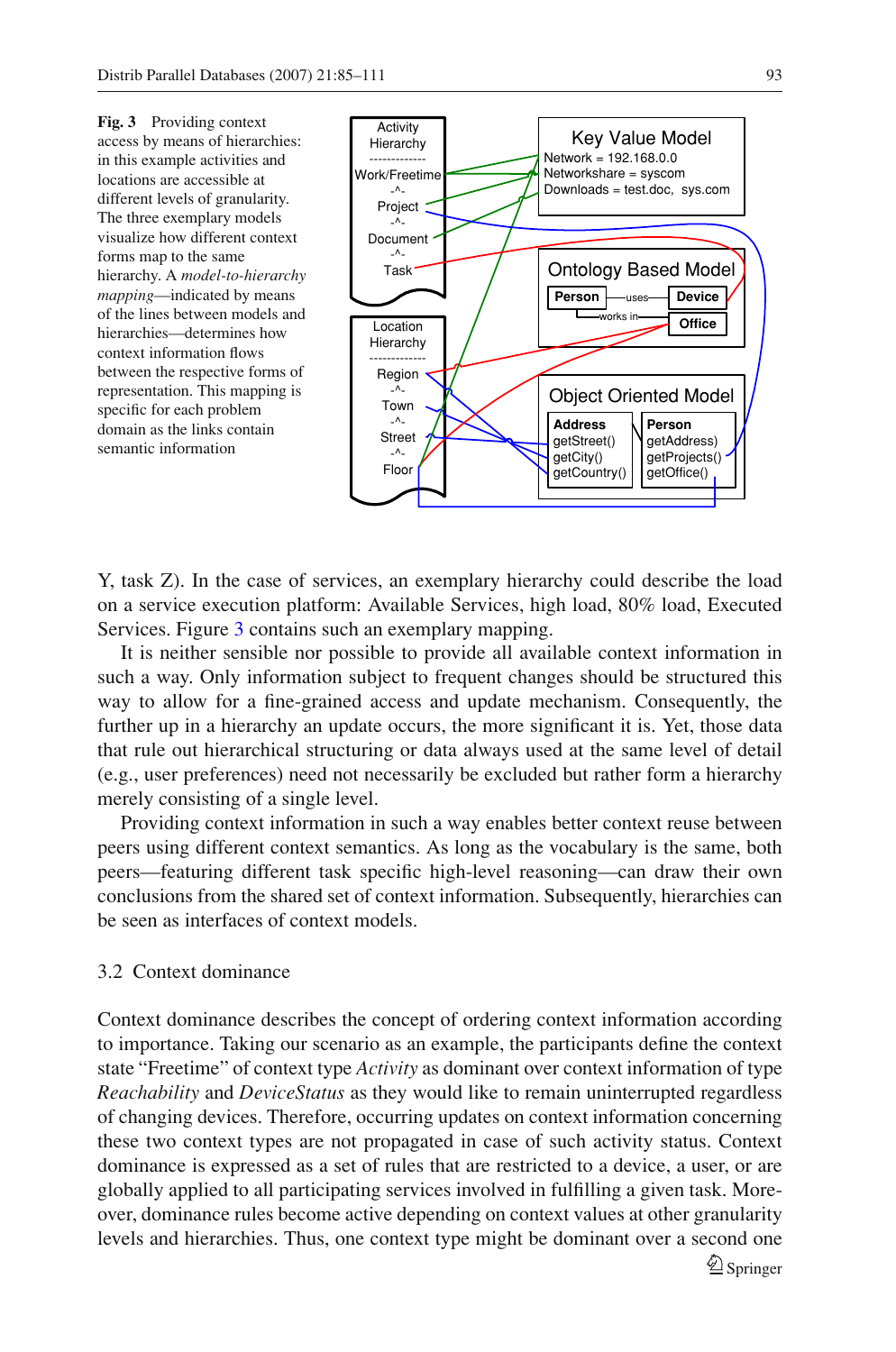under certain conditions but subordinate otherwise. We present the structure of such rules in Section [5.](#page-15-0)

#### 3.3 Granularity-aware context sharing

With our third contribution, we introduce a hybrid, granularity-aware context sharing mechanism. Context information is neither purely pushed nor purely pulled between nodes but a combined, hybrid technique is applied. Pushing context information results in unnecessary traffic as updates are always propagated at the most detailed level event though the receiving node finds that data useless at the given time or granularity. On the other hand, pulling context information either causes much network load (in case of small polling intervals without any updates available) or delays delivery if polling happens rarely.

We combine and enhance these mechanisms in two ways. On the one hand, pushing context is based on well understood subscribe/notify techniques. The difference to conventional publish/subscribe systems is the ability of subscribers to define in greater detail the events they would like to be notified about by means of conditions. Thus, the context requestors need not rely on predefined events. In our case, these events are context updates at certain granularity levels. Two classes of subscriptions are available: (1) basic subscription defining merely the level of detail and optionally the value of which context changes are of relevance and (2) composed subscriptions that introduce conditions based on values of other context type. Consequently, our subscribe/notify mechanism requires access to context information at different granularity levels as introduced above. We present our *Context Access control, Subscription and Query Language* (CASQL) in further detail below where we also give some examples.

Besides a push mechanism, the pull-based one needs integration as we argue: relevance of context information is dependent on the actual context. Subsequently, as context updates of a given granularity arrive, the overall context can change which might result in further context information at a different level of detail being required. At this point, the receiver pulls additional—more detailed—context information from the context provider and optionally updates the subscription rules. The motivating scenario demonstrates this strategy: subscribing to coarse-grained availability information combined with retrieving fine-grained device status on demand. Yet, obtaining this information is not limited to the node providing the update in the first place but includes all available context sources. As any incoming context information might lead to inconsistencies within a hierarchy, we need a mechanism to deal with such conflicting context data. The *Hierarchy Adapter* in Section [4](#page-9-0) provides such a means.

We merged these three ideas in our *Context Sharing Architecture* (CoSAr) and *Context Access control, Subscription, and Query Language* (CASQL) presented in the following sections.

### <span id="page-9-0"></span>**4 Context Sharing Architecture (CoSAr)**

In this section, we present the integration of our techniques and mechanisms into a mobile Web service execution platform in form of a logical layer. Our proposed *Context Sharing Architecture* consists of a *Context Publish/Subscribe* (CPS) component, a  $\mathcal{Q}_{\text{Springer}}$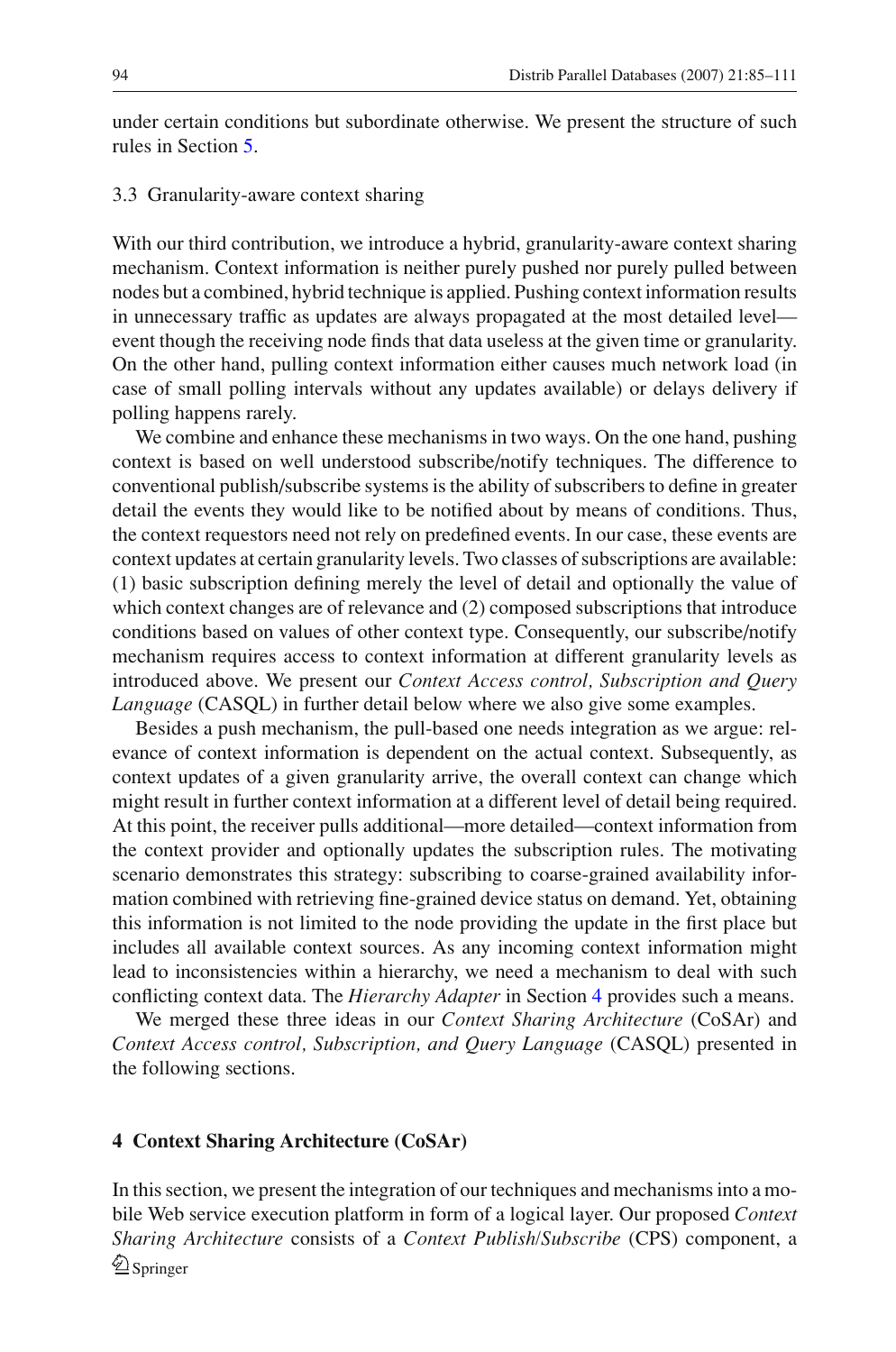<span id="page-10-0"></span>

**Fig. 4** Context Sharing Architecture (CoSAr) for a mobile Web service execution platform: CoSAr consists of a *Context Publish/Subscribe* component, *Hierarchy Adapter*, *Hierarchy Descriptions*, *Platform Context Manager* and *Context System Blackbox*

*Platform Context Manager* (PCM), *Hierarchy Descriptions* (HD), a *Hierarchy Adapter* (HA) and one or more *Context System Blackboxes* (CSB). These main components are visualized in Fig. [4.](#page-10-0) Together they provide capabilities to Web services for accessing local and remote context information. For our scenario, we envision all participating devices to feature a complete (or partial on small-scale devices) implementation of this architecture.

The Conxtext Publish/Subscribe (CPS) component is the main module responsible for sharing context information in a push- and pull-based manner. Pull-based retrieval is realized by a separate Web service interface using the same data-structure as notification messages. The main tasks are twofold. On the one hand, the *Context Publish/Subscribe* component processes incoming context (subscription and query) requests, and on the other hand, it queries and subscribes to remote context information on behalf of local Web services. In the latter case, the remote part needs not be a context sharing layer of the same kind, but can be any context source able to process subscription or query requests (specified in CASQL). The CPS module has access to a set of rules to decide which context information may be subscribed to. Specifically, the Privacy Rules and active Dominance Rules determine the extent to which context is shared. Both sets contain rules—written in CASQL—that are added and controlled by the user, via policies, or by means of Web services. Furthermore, the module sustains a list with remote and local subscriptions. Finally, the CPS shares the common set of available context *Hierarchy Descriptions* with the *Hierarchy Adapter*. There are two remotely accessible interfaces. The *Subscribe Server* serves as an endpoint for incoming subscribe requests, whereas the *Query*  $\mathcal{Q}_{\text{Springer}}$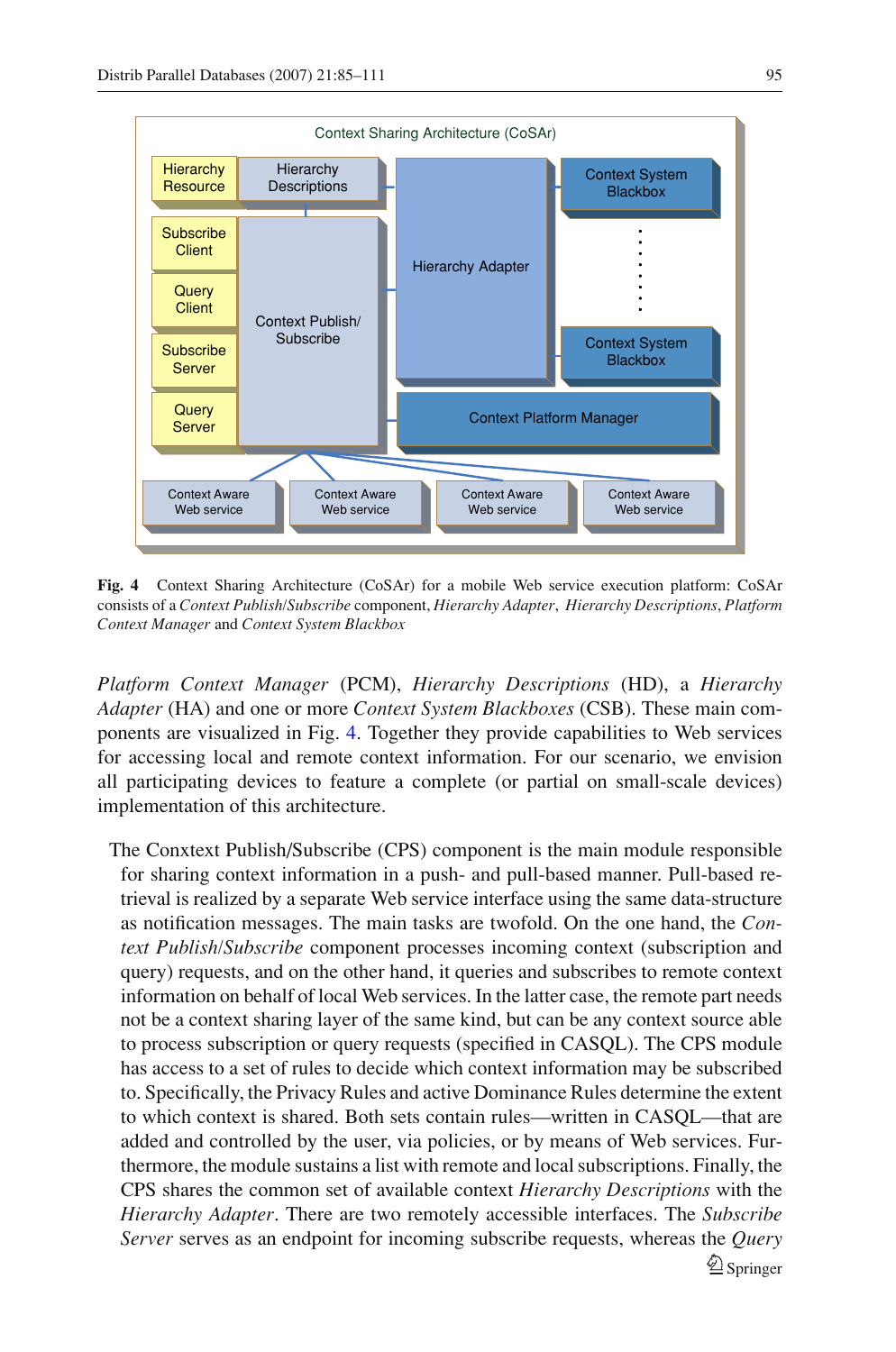*Server* handles incoming query requests. For local services, the *Subscribe Client* and *Query Client* are source of outgoing requests and queries as well as destination for incoming notifications.

- Hierarchy Descriptions (HD) define the remotely available hierarchies and locally supported ones. As the *Hierarchy Resource* interface enables retrieval of supported context hierarchies, remote Web services can check whether the required context information can be obtained via subscriptions. In addition, also the *Context Publish/Subscribe* module can check if subscription requests are likely to be accepted. In both cases, the necessary messages run between the CPS modules, which provide the acquired hierarchies to the local Web services.
- The Hierarchy Adapter (HA) provides a bridge between *Context System Blackboxes* and the given hierarchies. It translates the query and subscription statements into the appropriate representations. Thus, it maps the given granularity levels to the internal data structure and capabilities of the context system. In the other direction, the HA module analyses context data (in form of events, notifications, etc.) from the context system to determine the corresponding hierarchy and level of granularity. Subsequently, the *Hierarchy Adapter* generates the appropriate CASQL event description and forwards it to the CPS module for further processing. Depending on the mapping between hierarchies and context system, an input from either side (CPS or CSB) can result in multiple output statements on the other side. As the mapping mechanism quite heavily depends on the semantics of the specific hierarchy and the underlying context model of the CSB, it is not possible to describe a generic algorithm for all context representation forms. However, an approach for mapping context information from an object based model to a generic hierarchy is depicted in Fig. [5](#page-11-0) and works as follows. Each object in the CSB that maps partially or even completely to a hierarchy defines one or more parameters that are part in possibly several mappings. A mapping describes how a parameter from the object model fits to a value of a specific hierarchy. On the hierarchy side, each hierarchy has levels that link to parent and child level by means of an aggregation method.

<span id="page-11-0"></span>

Fig. 5 A generic approach to map hierarchies to objects and vice-versa  $\mathcal{Q}_{\text{Springer}}$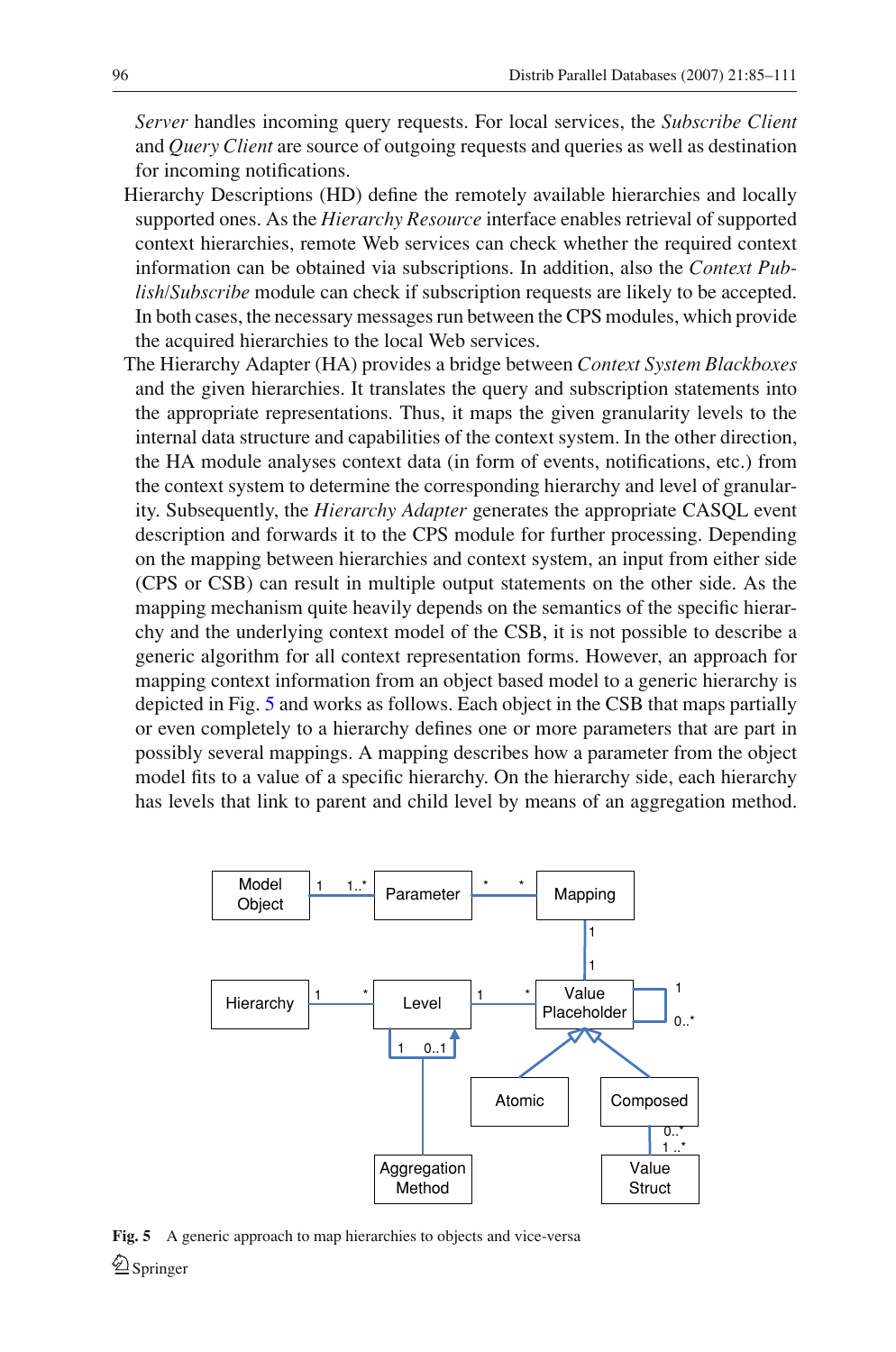A level consists of value placeholders. These values either can be simple, atomic values or composed ones that are further described in the value struct. Hence, if a change event in the CSB occurs, the corresponding parameter is looked up and the mapping(s) retrieved. Subsequently, the value of a hierarchy and level is created and a CASQL event fired. Vice-versa, from an incoming notification, the HA extracts the value, looks up the corresponding mapping and inserts the data for the fitting parameters.

Conflicting values within a hierarchy are dealt with in two components. Either the context system alone determines which piece of context information is discarded or the *Hierarchy Adapter* assists in this task. As the the HA is unaware of the semantic meaning of the contextual data, it cannot detect conflicts by itself. However, values in a hierarchy feature a confidence value at each level, where more coarse-grained values are more confident than fine-grained ones. Thus, the CSB is able to apply a threshold that defines when lower level context information overrides higher ones. Otherwise, the value at the higher level takes precedence. Another feature of the HA is partial hierarchy coverage which describes the incomplete mapping of context information and hierarchy levels as well as values. Here, some complete levels or individual values are not considered, as corresponding context information is either not available or of unsupported type. Thus, some levels of granularity are either neglected or merged with hierarchically higher ones. More detailed mechanisms of information matching are outside the scope of this paper. We will address them in our future work. Moreover, also whole hierarchies are unaccounted for at the *Hierarchy Adapter*, if they describe context information that Web services subscribe to at remote nodes. Yet another aspect is the HA's support for multiple, heterogeneous context systems, each requiring a separate mapping. However, each hierarchy can only contain information from one context system as otherwise the HA would not know which CSB will produce the events for a given subscription request. Hence, it cannot request that information from the correct CSB.

The Platform Context Manager (PCM) acts as a small-scale context system providing service specific context information. It analyses service requests to establish who is invoking a service, what QoS properties are available or required, what endpoints are accessed from local services, which services are deployed and what instances of them are currently running. This context information allows classifying context requestors according to participation in composite services. Hence, the PCM pre-defines several roles to permit Privacy and Dominance rules based on this information. For example, a service instance can restrict access to context information to services participating in fulfilling a composite task. Thus, it needs not state the exact type or address as defining the role is sufficient. Moreover, in such a scenario, if one of these services no longer participates in the composition, it also looses its right to access context information. The first part of Table [1](#page-13-0) lists the available roles, which relate to the service dimensions presented in the introductory section. In addition, the PCM also provides abstract events related to service compositions—not to be confused with context change events. Start or endpoints of service invocation allow restricting context access to a specific, a-priori unknown time span. In this way, the PCM supplies service context information to enable more efficient and effective use of general context information. Nevertheless,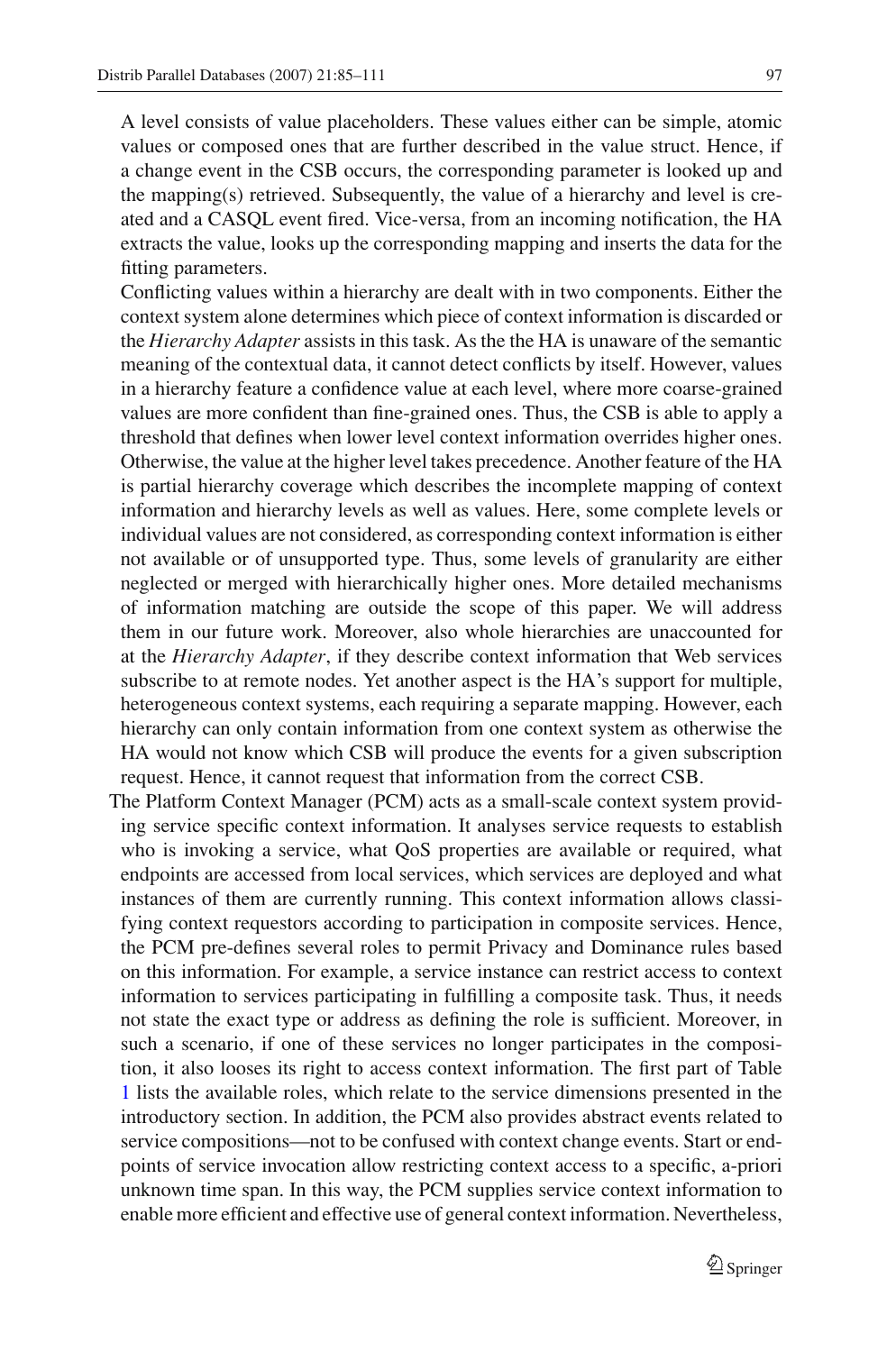|        | Name               | Description                                                                                     |  |  |  |  |
|--------|--------------------|-------------------------------------------------------------------------------------------------|--|--|--|--|
| Roles  | Composition        | All services that participate in a composite task execution                                     |  |  |  |  |
|        | Requestor          | The (remote) service or client that invoked the corresponding local<br>one, part of Composition |  |  |  |  |
|        | Provider           | Services that are used by the local one, also part of Composition                               |  |  |  |  |
|        | Interface          | All services (remote or local) that implement the same interface                                |  |  |  |  |
|        | <b>Identical</b>   | All services instances of the same local service                                                |  |  |  |  |
|        | Local              | All local services                                                                              |  |  |  |  |
|        | Remote             | All remote services                                                                             |  |  |  |  |
| Events | Invocation start   | The moment, a service method was invoked                                                        |  |  |  |  |
|        | Invocation end     | The moment, a service finished                                                                  |  |  |  |  |
|        | Conversation start | The moment a conversation is started                                                            |  |  |  |  |
|        | Conversation end   | The moment a conversation is finished                                                           |  |  |  |  |

<span id="page-13-0"></span>

information regarding service platform load are not located at the PCM but made available by means of a regular service and a corresponding hierarchy.

- The Context System Blackbox (CSB) contains all elements of a context management system such as the ones introduced in the section on related work. For our purpose, it is sufficient to handle the system as a blackbox assuming that it includes components such as context reasoner, context processor, context storage/database, and context sensors (or interfaces to access sensors). In case of several CSBs, we assume each of them remains unaware of the other ones. Furthermore, we expect applications or services in our case—to access the context system blackbox natively. Hence, the context sharing layer enables context retrieval from the local CSB by means of the *Hierarchy Adapter* or directly. The latter case is, however, subject to future research.
- Web Services become context-aware as they access context locally via the *Hierarchy Adapter* or remotely by means of the *Context Publish/Subscribe* component. The services themselves normally act as mere context consumers, however, the HA also enables adding context information to the CSBs. This capability is required not only to forward remote context events to the subscribing Web service but also to feed this information into the local context system(s). In addition, Web services possess a set of Privacy rules and private Dominance rules to adapt their subscriptions and update the CPS's active Dominance rules.

To provide a better understanding of the*Context Sharing Architecture*, the following examples of information flow describe the interaction between the components in more detail.

Service instantiation results in a new Web service instance provided with relevant context information coming from the invoking party and the local context system. This includes Dominance rules and Privacy rules. Subsequently, the service analyses the current context and adapts these rules. The service checks upon start-up whether the required context hierarchies are provided. By comparing the structure of available and required hierarchies, the service determines the compatibility and tries to detect if existing deviations prevent it from functioning properly. Such an algorithm is briefly outlined in Annex A. In our scenario, upon invocation the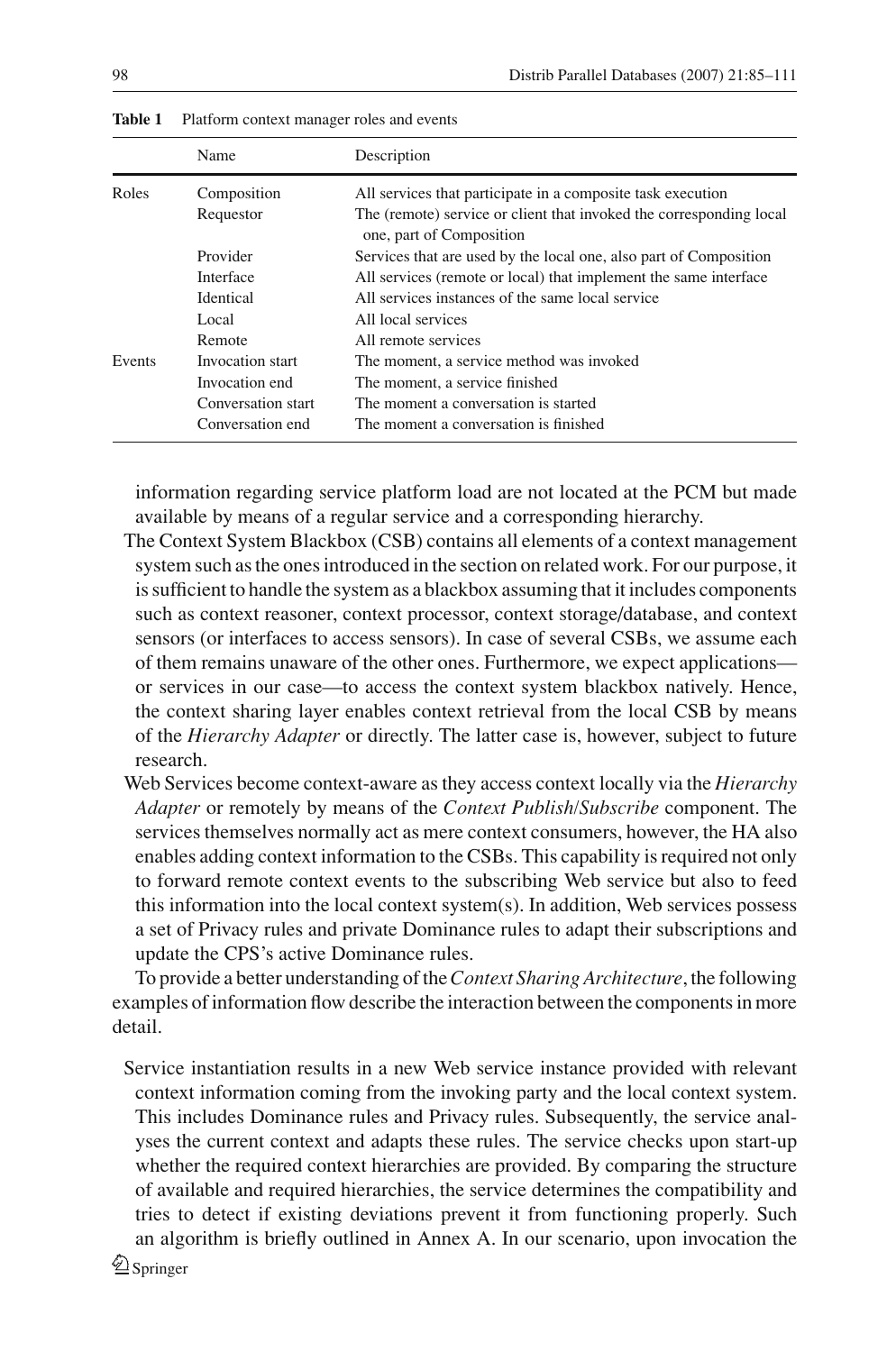meeting service checks with the awareness service if their hierarchies are compatible. In this case, as subscriptions to the awareness service are at a very coarsegrained level only the top values need to fit.

- Outgoing Context Subscriptions are initiated by a Web service. It provides one or more rules in CASQL, which represents the subscription request. In accessing the *Context Publish/Subscribe* module, the service also states whether the required context information is found locally or remotely. If in lack of this information, the CPS module determines the correct context source by checking available hierarchies, information embedded in the requests and information coming from the *Platform Context Manager*. In case of a remote location, the CPS subscribes at its remote counterpart. For example, the awareness possesses no context information about Alice, Bob, Carol, and Dave locally, so it requests the CSP to subscribe to such information remotely.
- Incoming Context Events are augmented with context information from the *Platform Context Manager* to establish related services and rules. In case such context information is stored locally, the context changes are integrated in the corresponding *Context System Blackbox* by first passing the *Hierarchy Adapter*. Otherwise, only the subscribing Web service obtains the context event. Depending on the content of the received context change, the service might find minor and major adaptations of Privacy rules and current subscriptions necessary. In turn, major incoming events can result in the CSB or Web service publishing context changes.
- Incoming Context Subscriptions in CASQL are first checked against the existing Privacy rules for permission. The *Context Publish/Subscribe* module also verifies by means of the Dominance rules whether a subscription will ever receive any notifications. Context information from the *Platform Context Manager* describes which roles the subscribing party has in relation to invocation, composition and policies. In case of a valid subscription, the *Hierarchy Adapter* parses the supplied rule to extract the matching condition and maps it to a request for the*Context System Blackbox*. The CSP collocated with the awareness service checks the subscription request by the meeting service and accepts it as it subscribes on behalf of the team member Alice.
- Outgoing Context Change Event. Upon receiving a context change event from the CSB, the HA creates the corresponding CASQL representation and forwards this to the CPS module. There the subscriptions are matched against the event to determine which ones fit. As in the meantime services might have changed Privacy and Dominance rules, no longer valid subscriptions requests are deactivated and thus excluded from the event matching process. Finally, the CPS component transmits context changes for all matching subscriptions. Referring to the scenario, the CSP collocated with the awareness service receives context changes from the team members and forwards these data at the requested level to the meeting service.
- Remote Service Invocation includes context transfer as the local composite Web service provides relevant context information to the invoked services. Primarily Dominance rules (and to a lesser extent Privacy rules) determine which context is significant and thus needs to be pushed. Besides context, the invocation of remote services also includes the transfer of Privacy and Dominance rules if required.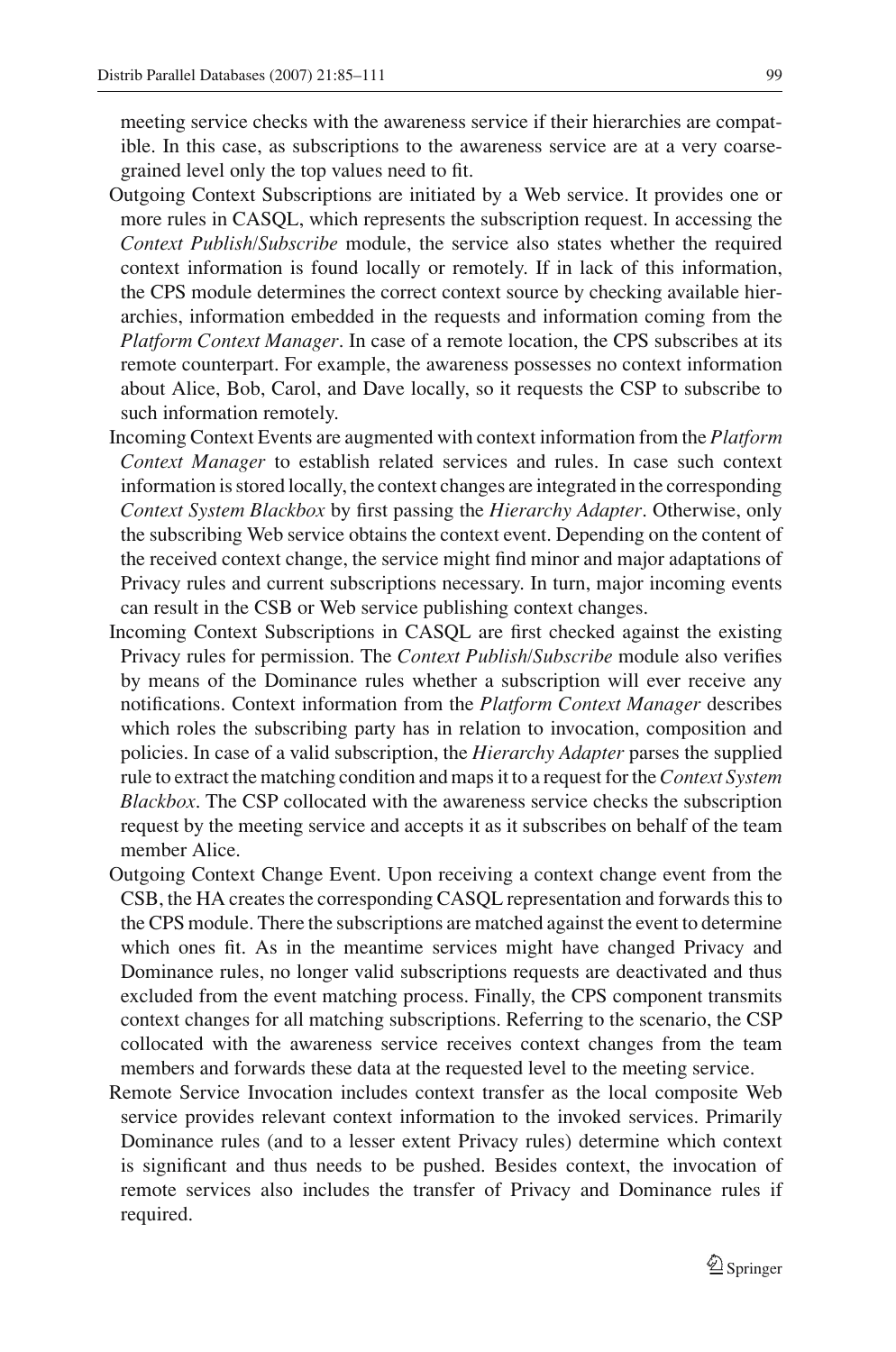## <span id="page-15-0"></span>**5 Context access control, subscription and query language—CASQL**

As we stated above, for efficiently using context we need access control, subscription mechanisms and querying tools. These three requirements form the main focus in our *Context Access control, Subscription and Query Language* (CASQL). Instead of designing a new syntax for our language, we rely on XML and XML-Schema. This enables the use of available tools for creating, validating, transforming, and general processing of context information in XML documents.

Central to our language is the hierarchical representation of context information. An XML-Schema document describes the general structure of this information, consisting of hierarchy details, level details and value details. This skeleton provides a basis for domain specific hierarchies, which then include specific levels and details on the used context information format. Such precise hierarchies serve as contracts between interacting services as they thus agree on supported levels and context format. The following elements are part of the generic hierarchy structure:

- Hierarchy. The top level element is a *hierarchystruct* node which has an identifier for referencing from other documents, a version to allow for adapting and evolving hierarchies, a name, a human readable description and information on the depth of levels. In addition, the type field defines what kind of entity the hierarchy describes. The three applicable values correspond to Dey's et al. [\[4\]](#page-25-3) classification of context entities, namely persons, places, and things.
- Level. Each hierarchy consists of a number of *levelstruct* elements which represent context granularity. Each such level has an identifier, name and human readable description. Furthermore, links to parent and child levels establish a double-linked list that can include further levels later. In the simplest case, each level contains one value. Several values are possible, thus establishing a tree by linking to the parent value. Yet, we expect the number of branches and thus the complexity of the tree to remain small.
- Value. Finally, a value describes how context events are structured. Allowing several values in each level enables extending the hierarchy at a later point without requiring existing services to adapt. This also supports different context states at a rather generic level featuring different context representations at lower levels, hence reducing the need to handle two separate hierarchies and at the same time enabling a more fine-grained context subscription.

The components of CASQL encompass XML schema descriptions of how queries, subscriptions, notifications (also used for query results) dominance and privacy rules are structured.

Dominance rules. As explained above, Dominance rules consist of statements that describe under which conditions one hierarchy is dominant over another one. For this purpose, a dominance rule defines the condition when it is valid (the dominant context) and the hierarchy that is dominated. Specifying not only a hierarchy but also levels and values enables to restrict sharing to a specific subtree of the hierarchy. Further parameters describe optional conditions on valid time and entity. Listing 1 shows one dominance rule taken from the scenario.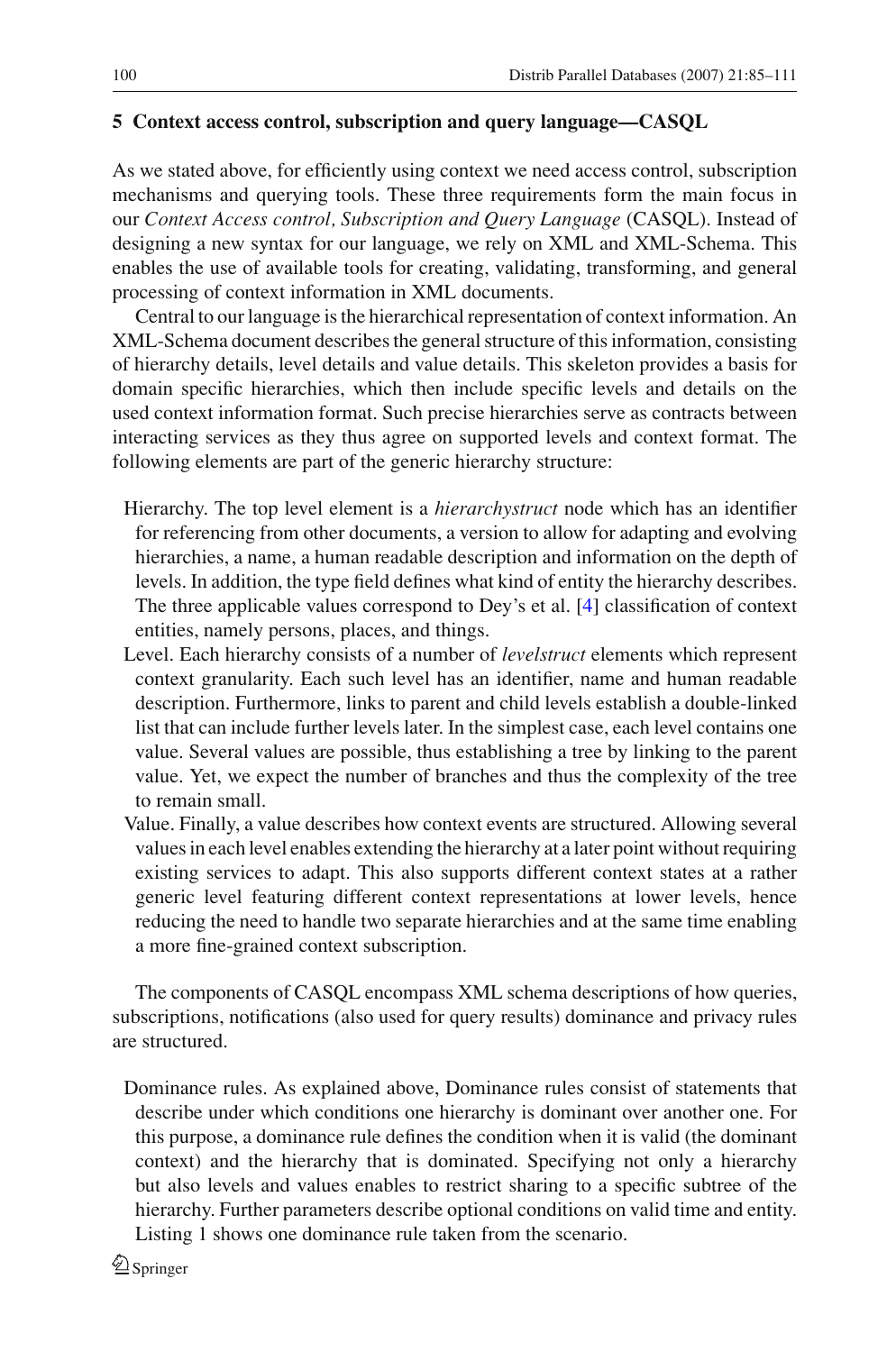- Privacy rules. In accordance with the context structure from the basic hierarchies, Privacy rules also build upon optional conditions regarding confidence, context value, timestamp and entity. More important, such a set is not restricted to single role, group or service but bound to a list of those. The Platform Context Manager manages the generally valid roles listed in the first part of Table [1.](#page-13-0) Additional ones are specific to services, and thus are user or task defined. They remain outside the PCM's context scope; hence, the respective services need to provide the mapping of roles and groups to entities.
- Subscriptions define the entity (or role), level, and value for which to receive notifications. Optionally, it is possible to state a minimum confidence value, transition type (if an entity has reached a certain state, or left it), notification type (whether to receive an initial notification about the current state or just future events) and detail type (which part of a hierarchy: only values at the exact given level, above, below or all). The meetings service's subscription to the team members concerning their activity status is given in Listing 2.
- Queries are similar to subscriptions except for the missing confidence value and notification type. For our scenario, we have identified queries and subscriptions as listed in Table [2.](#page-17-1)

```
1 <DominanceRule xmlns="http://ns1/vimocos/ dominance" id="dr1">
   2 <dominant>
      3 <hierarchyId>ns2.activity. ActivityHierarchy</hierarchyId>
          4 <levelId>L1</levelId>
5 <valueId>ns2.activity.Environment</valueId>
6 <value>
7 <Env:Environment xmlns:Env="http://ns1/vimocos/activity">
                 8 <Env:envType>FREETIME</Environment:envType>
             9 </Env:Environment>
10 </value>
11 </dominant>
12 <subordinate>
13 <hierarchyId>ns2.vimocos.reachability.ReachabilityHierarchy</hierarchyId>
14 <levelId>L1</levelId>
15 <valueId>ns2.vimocos. reachability.TopStatus</ valueId>
16 </subordinate>
17 <entity>Alice</entity>
18 </DominanceRule>
```
**Listing 1** Example dominance statement: if the activity of Alice at level *Environment* is *Freetime* then do not propagate any *Reachability* information. Namespaces are substituted for line length reasons: ns1: www.vitalab.tuwien.ac.at and ns2: at.ac.tuwien.vitalab.vimocos

```
1 <Subscription xmlns:ns2="http://ns1/vimocos/sharing"
2 detailtype="UPPERINCL"
3 notificationtype="ALL"
4 transitiontype="TO" xmlns="">
5 <ns2:entity>Alice</ns2:entity><br>strain-ins2.activity.
      6 <ns2:hierarchyId>ns2. activity. ActivtiyHierarchy</ns2:hierarchyId>
7 <ns2:levelId>L3</ns2:levelId>
8 <ns2:valueId>ns2.activity.Project</ns2:valueId>
9 <ns2:minConfidence>50</ns2:minConfidence>
10 </Subscription>
```
Listing 2 Example subscription statement: request notifications for any events about Alice that concern her Project status. In any case (events also occurring at higher levels), just return context from level three upwards and only if the confidence is at least 50. Namespaces are substituted for line length reasons: ns1: www.vitalab.tuwien.ac.at and ns2: at.ac.tuwien.vitalab.vimocos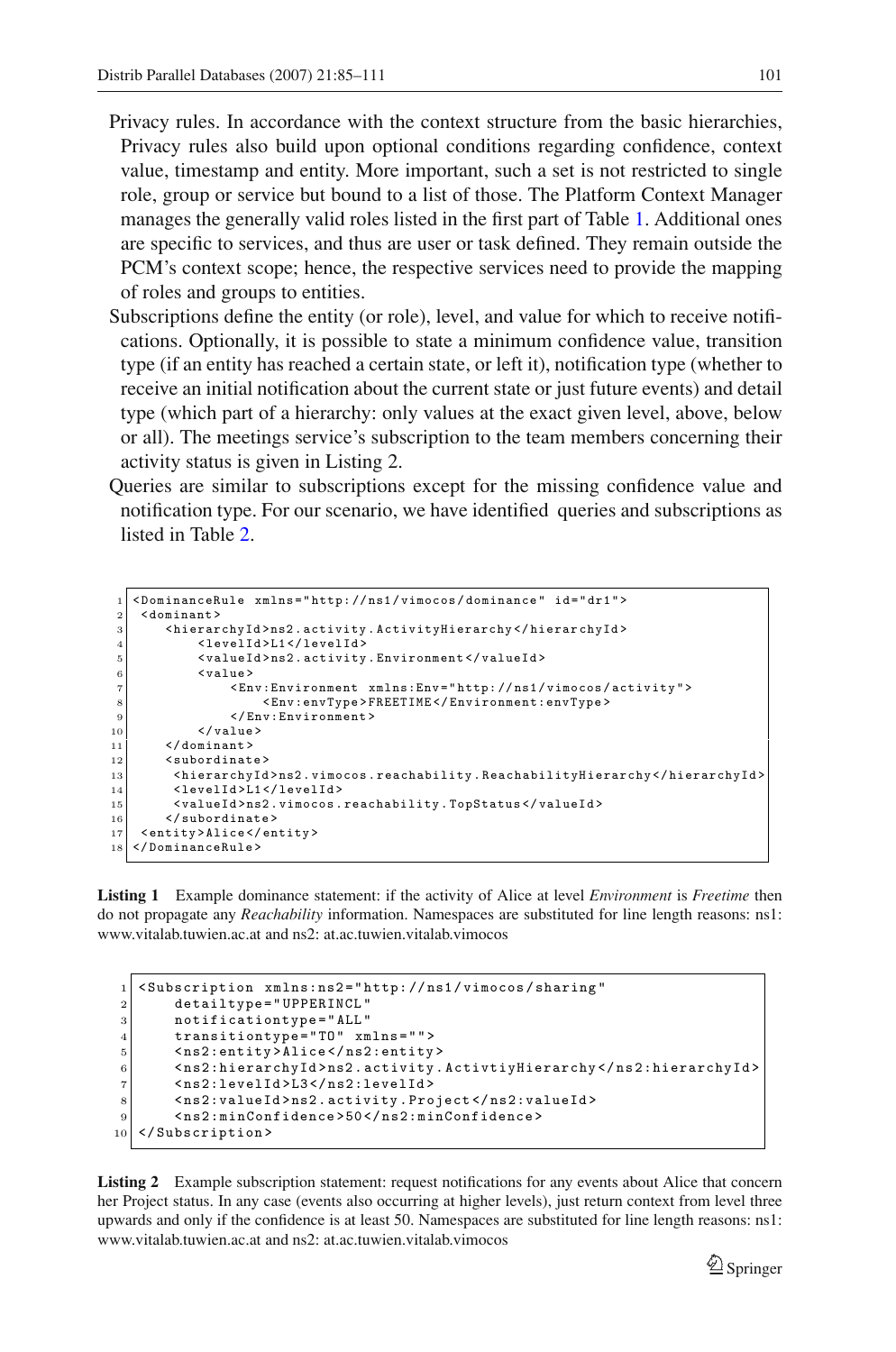| Nr             | From      | Тo                                         | S/O   | Hierarchy           | Level          | Type      |
|----------------|-----------|--------------------------------------------|-------|---------------------|----------------|-----------|
| 0a             | Awareness | Alice, Bob, Carol, Dave                    | Sub   | Reachability        | L1             | exact     |
| 0 <sub>b</sub> | Awareness | AlicePDA, $[\ldots]$ ,<br>DaveLaptop       | Sub   | <b>DeviceStatus</b> | L1             | exact     |
| 2 <sub>b</sub> | Meeting   | Awareness about Alice, Bob,<br>Carol, Dave | Ouerv | Reachability        | L1             | exact     |
| 3a             | Meeting   | DaveLaptop, DavePDA,<br>CarolSmartphone    | Ouery | <b>DeviceStatus</b> | L <sub>3</sub> | lowerincl |
| 5 <sub>b</sub> | Meeting   | Alice, Bob, Carol, Dave                    | Sub   | Activity            | L <sub>3</sub> | upperincl |
| 6 <sub>b</sub> | Meeting   | Alice, Bob, Carol, Dave                    | Ouery | Reachability        | L1             | lowerincl |

<span id="page-17-1"></span>**Table 2** Subscriptions and Queries from the motivating scenario. Subscriptions and queries are based on the level and not on exact values, as this is sufficient

Notifications. Eventually subscriptions lead to notifications. These represent one possible path trough the respective hierarchy tree. Hence, at each level, there resides only one value object. A notification consists of value objects that refer to their respective level and hierarchy. Beside the specific context content, each value features context metadata such as confidence, context source, and timestamp. Both subscriptions and queries result in notifications being returned. In the case of context events at a higher level than subscribed to, also notifications are created as the context has consequently changed also at all lower levels.

The source of Privacy and Dominance rules is manifold. Some rules will be specific to the current platform, others shared amongst collaborating services. In addition, some will be user-defined, or come pre-installed with the service. These can then be refined for each service instance.

For each component we presented in the scope of CASQL, there exists an XML-Schema for validation. Moreover, example XML hierarchies, schemas, subscriptions, queries, and notifications are available for download at our project site.<sup>[2](#page-17-2)</sup>

## <span id="page-17-0"></span>**6 Implementation**

We chose the open source Knopflerfish OSGi<sup>3</sup> platform as an environment for our proof-of-concept implementation for several reasons. To begin with, it provides the possibility to realize the individual components of our architecture as bundles that allow for dynamic installation, update, and removal without influencing the other bundles. Secondly, OSGi is able to run on mobile devices such as PDAs (using for example IBMs  $J9<sup>4</sup>$  Java virtual machine) and Laptops thus reducing the need to write a separate application for each class of mobile devices. In addition, OSGi support is about to be incorporated in Smartphones as well. With regard to Web service support,

<sup>2</sup> Project site link: http://www.vitalab.tuwien.ac.at/projects/vimocos

<span id="page-17-2"></span><sup>3</sup> http://www.knopflerfish.org/index.html

<span id="page-17-4"></span><span id="page-17-3"></span><sup>4</sup> http://www-306.ibm.com/software/wireless/wctme/bundle.html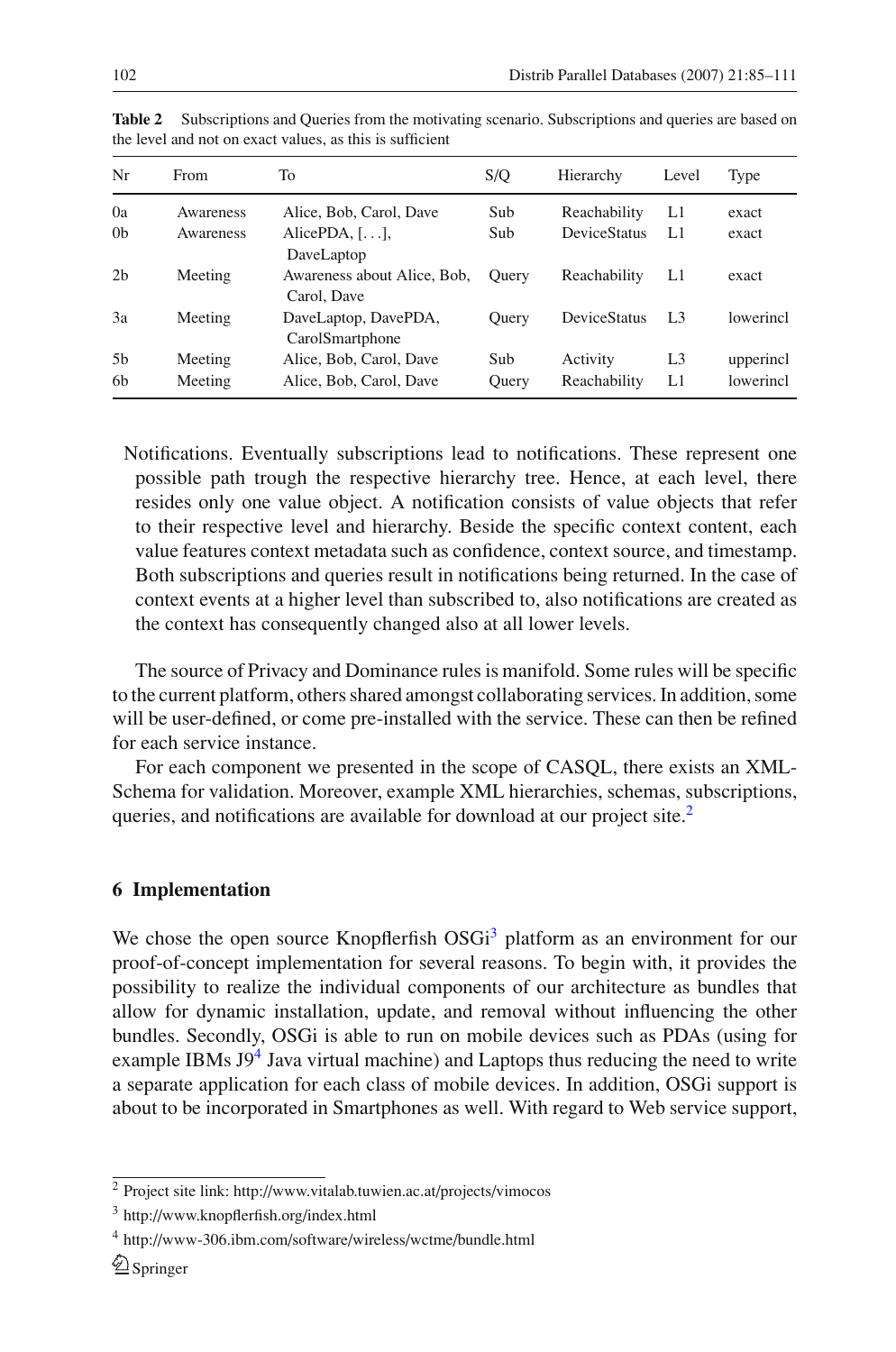<span id="page-18-1"></span>

**Fig. 6** The internal message flow of the Context Publish Subscribe component and WS-Notification and OSGi interfaces

the Knopflerfish project provides a plug-in bundle<sup>[5](#page-18-0)</sup> based on Axis 1 that allows any bundle interface to be made available as a Web service.

For demonstrational reasons, we opted to change the nature of the hierarchy adapter to include a context database. This reduces the complexity of the initial version while preserving the benefits that come with the hierarchical structuring of context. Otherwise, our implementation reflects the CoSAr architecture. Figure [6](#page-18-1) displays the internals of the context sharing bundle including the available internal and external interfaces as well as additionally required bundles.

The Context Sharing Component is split into a generic WS-Notification Bundle and a context specific bundle to allow reusing the WS-Notification sources. Also the hierarchies and all XML-to-Java and vice-versa mapping code are combined in a separate bundle. The database bundle provides the events and query interface and thus can be exchange with a true hierarchy adapter and back-end context system at any time. Making use of the intra-OSGi container communication facilities, the scenario Web services access the internal interfaces of the context sharing component rather than using the Web service based ones. To evaluate our architecture, we implemented the services from the motivating scenario as well as a simulator to control the generation of context change events. Having provided a first prototype, we are going to evaluate our architecture in the next section.

<span id="page-18-0"></span> $^5$ https://www.knopflerfish.org/svn/knopflerfish.org/trunk/osgi/bundles\_opt/soap/readme.html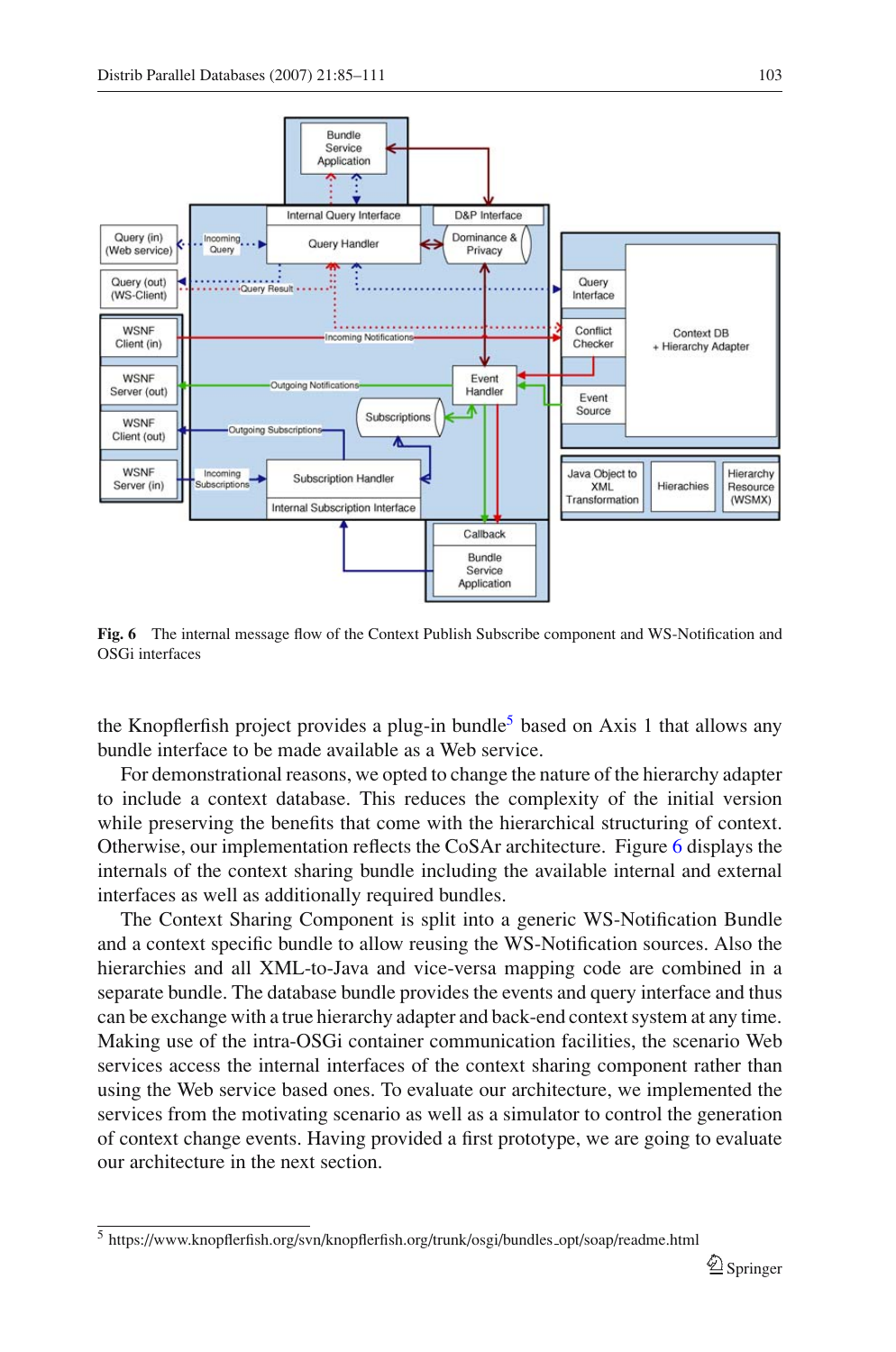<span id="page-19-1"></span>

| Table 3<br>Context sharing<br>protocol message size: numbers | Message type                   | <b>Size</b> |
|--------------------------------------------------------------|--------------------------------|-------------|
| are in bytes                                                 | <b>Subscription Request</b>    | 1200        |
|                                                              | <b>Subscription Response</b>   | 810         |
|                                                              | Unsubscribe Request            | 690         |
|                                                              | Unsubscribe Response           | 690         |
| The values for Notification and<br>Query Response messages   | Notification Envelope          | 900         |
|                                                              | <b>Ouery Request</b>           | 710         |
| exclude the actual context<br>payload.                       | <b>Ouery Response Envelope</b> | 400         |

## <span id="page-19-0"></span>**7 Evaluation**

We base our evaluation on a series of test runs where we observed the messages flow to derive the average size for each type given in Table [3.](#page-19-1) We then demonstrate the benefit of our architecture by calculating the reduction of transferred context data in the following three areas.

- 1. The hybrid approach of query and subscription to context information reduces protocol overhead as opposed to pure pull or pure push-based solutions.
- 2. Subscriptions based on levels and values reduce the amount of unnecessary (because too detailed) context information.
- 3. Specifying which part of a hierarchy to transfer upon a request or notification further limits the transferred amount of context.

As we are dealing with context information that changes in a non-deterministic way, we will not compare our hybrid approach with a purely pull based mechanism that relies on polling for detection of changes. In the domain of mobile collaboration, bandwidth is too expensive to apply polling and the frequency of events is too unpredictable to select an appropriate polling interval. Hence, in respect to point (1) we limit our comparison to pure publish/subscribe systems. Our hybrid approach reduces the message overhead by substituting queries for short-lived subscription. Based on the data from Table [3,](#page-19-1) the protocol overhead of a subscribe roundtrip (consisting of a subscribe request, response and one notification) is nearly three times as high as a simple query request response message exchange (2910 bytes to 1100 bytes). Context information itself is not included in either case. The advantage of the pull mechanism is even higher if we take possible unsubscribe requests and responses into account. Nevertheless, we have to keep in mind that queries are only superior to subscriptions when it comes to retrieving existing facts rather than events.

When we discuss point (2) that focuses on the ability to specify the level of change and not only the whole context structure, we have to make some assumptions. For a hierarchy consisting of five levels and assuming the subscription to be evenly spread, Table [4](#page-20-0) displays the difference between a hierarchy-aware subscription system and a regular one. In the first case, events happen equally on every level, where as in the second case the more likely situation of fine-grained changes happening more often that coarse-grained ones is presented. Under the former assumptions, levelbased subscription saves 40%, while under the latter assumptions the number of notifications is reduced by 53%.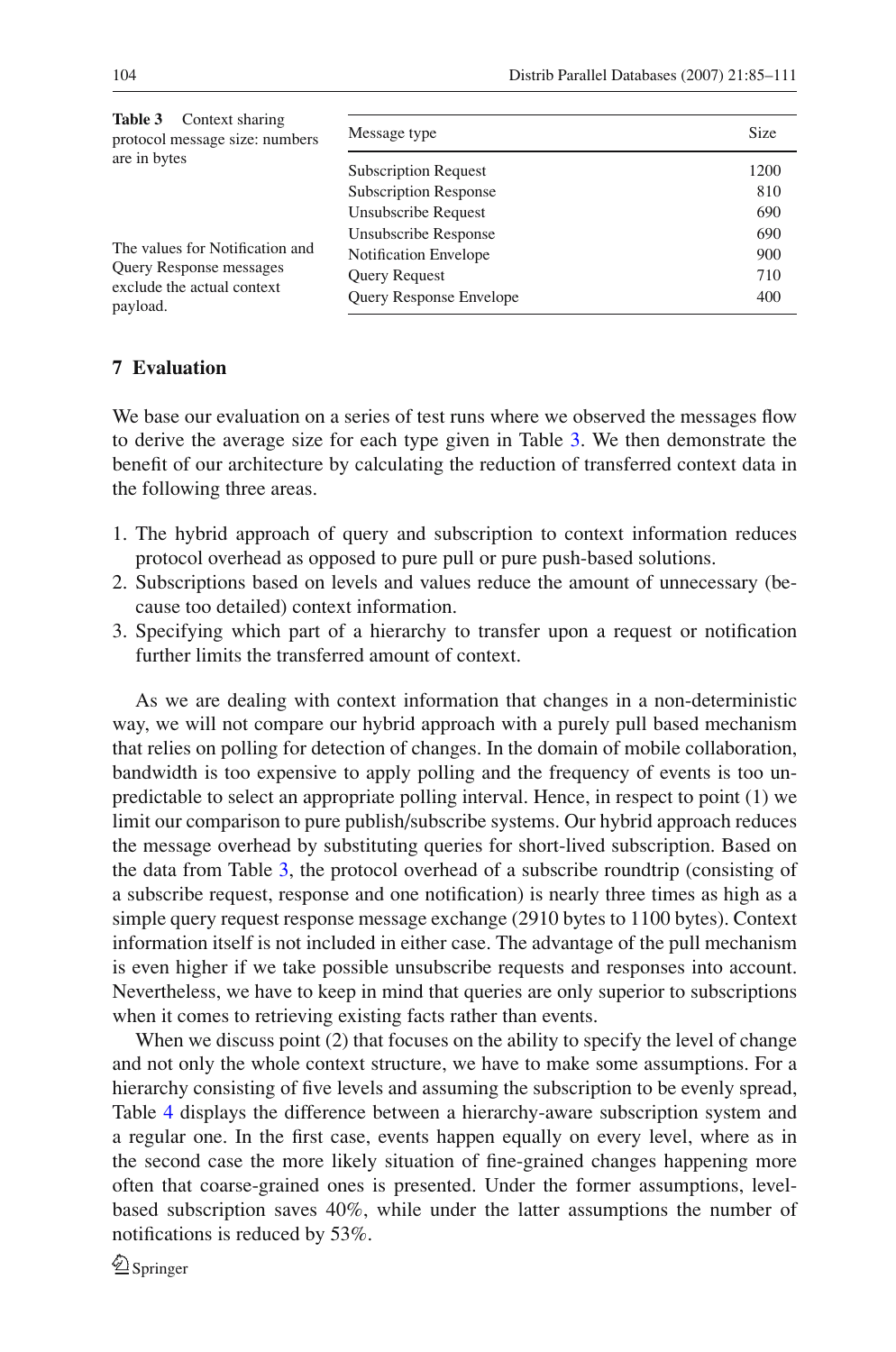<span id="page-20-0"></span>

| <b>Table 4</b><br>Context events<br>produced by a level-based | Level          | Sub | Events | $Nfy$ w/ | $Nf$ w/ $\sigma$ | Improvement |
|---------------------------------------------------------------|----------------|-----|--------|----------|------------------|-------------|
| subscription mechanism and a<br>regular one                   | Case 1         |     |        |          |                  |             |
|                                                               | L1             |     |        |          | 5                |             |
|                                                               | L <sub>2</sub> |     |        | 2        | 5                |             |
|                                                               | L3             |     |        | 3        | 5                |             |
|                                                               | IA             | 1   |        | 4        | 5                |             |
|                                                               | L5             | 1   |        | 5        | 5                |             |
|                                                               | Total          |     |        | 15       | 25               | 40%         |
|                                                               | Case 2         |     |        |          |                  |             |
| Subscriptions are evenly spread                               | L1             |     |        |          | 15               |             |
| across levels (one at each level).                            | L <sub>2</sub> |     | 2      | 3        | 15               |             |
| In addition, in case $(1)$ events are                         | L <sub>3</sub> |     | 3      | 6        | 15               |             |
| evenly occurring whereas in                                   | IA             | 1   | 4      | 10       | 15               |             |
| case (2) events at lower levels                               | L5             | 1   | 5      | 15       | 15               |             |
| are linear more likely than at<br>higher levels.              | Total          |     |        | 35       | 75               | 53%         |

Reducing bandwidth usage does not stop at level-based subscription. As our mechanism enables subscriptions and queries to specify which part of the hierarchy to transmit, the amount of data is further limited. For our three hierarchies, we have listed in Table [5](#page-21-0) the average context content size for events at each level. To obtain these data, we created random (within a certain scope of choice) hierarchy data for four (respectively six) entities.<sup>[6](#page-20-1)</sup> Then, queries at each level and data type were issued and the response size collected. We then aggregated the value of each level from the available entities and test runs. For queries and subscriptions in our scenario (as listed in Table [2\)](#page-17-1), we achieved an improvement of 29% up to 76% of payload reduction. As push and pull of context information is based on the same data structure, these numbers are valid for notifications and query result messages.

Further reductions occur from the use of Dominance Rules. However, as the rules and respective application are domain specific as well as the affected context events non-deterministic, no improvement results are possible to predict.

In general, the right choice of subscriptions and queries as well as the required level and return type greatly influences the amount of data transmitted and exhibits a lot of potential for improvement beyond the presented results.

### 7.1 Discussion

Although running in an OSGi platform, our proof-of-concept implementation might not seem fit for a mobile environment on the first sight. It could be argued, that it is too heavyweight for mobile, resource constraint devices. This is certainly true if certain aspects remain unconsidered during the system's deployment phase. The presented framework presents a complete view on what components *can* be available on a certain device, but need not necessarily be.

<span id="page-20-1"></span><sup>6</sup> The entities were: Alice, Bob, Carol, Dave as well as AlicePDA, BobLaptop, CarolLaptop, CarolSmartphone, DavePDA, and DaveLaptop, respectively.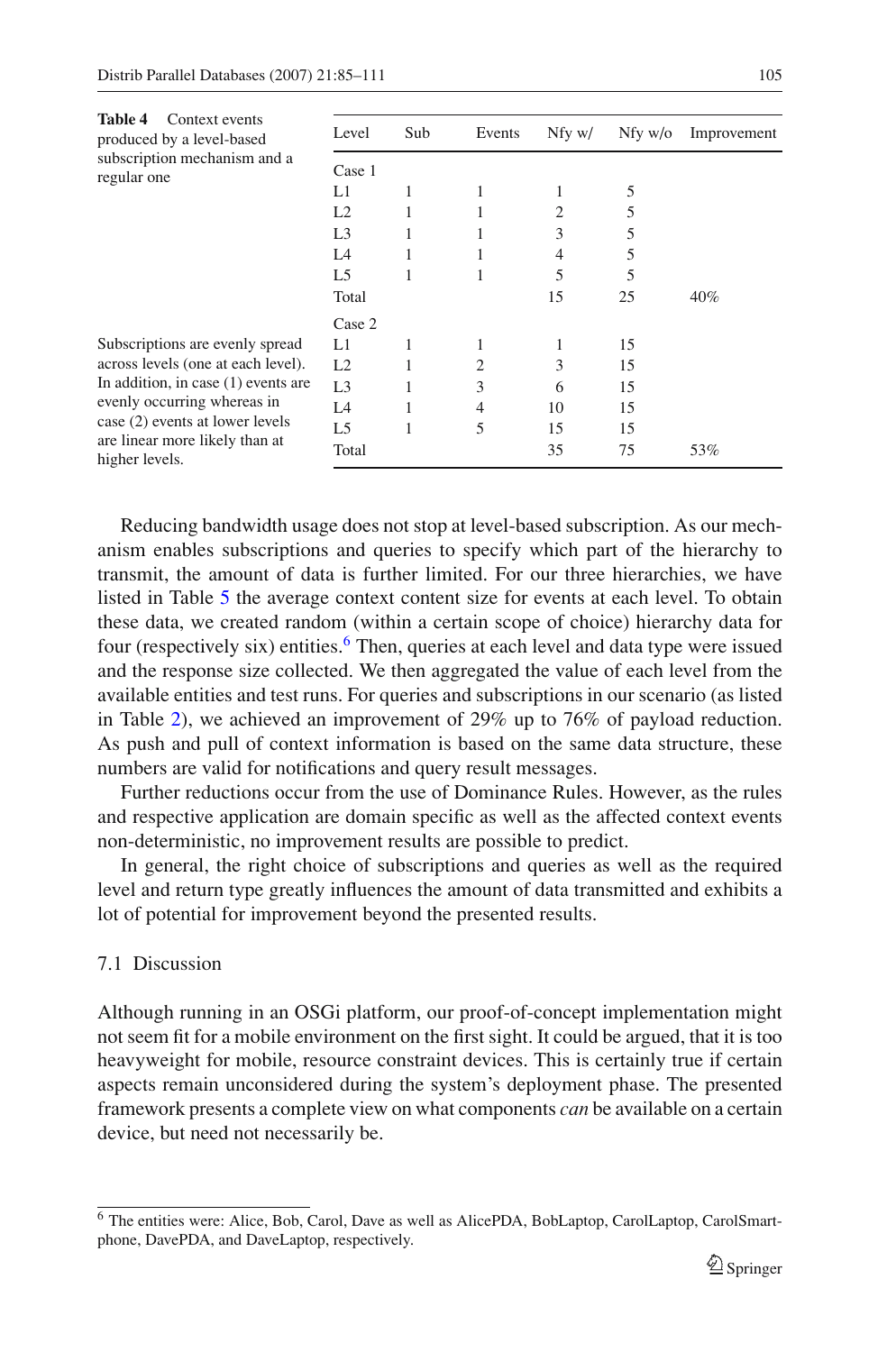<span id="page-21-0"></span>

| Table 5<br>Average context<br>query results in bytes for                    |                                                                            | Full                                 | Exact                             | Lowerincl                            | Upperincl                           |
|-----------------------------------------------------------------------------|----------------------------------------------------------------------------|--------------------------------------|-----------------------------------|--------------------------------------|-------------------------------------|
| Activity hierarchy, Reachability<br>hierarchy and DeviceStatus<br>hierarchy | Activity<br>L1<br>L2<br>L <sub>3</sub><br>L <sub>4</sub><br>L <sub>5</sub> | 3368<br>3368<br>3368<br>3368<br>3368 | 636<br>783<br>675<br>1068<br>1111 | 3368<br>2958<br>2442<br>1953<br>1111 | 636<br>1193<br>1642<br>2484<br>3368 |
|                                                                             | Reachability<br>L1<br>L2<br>L <sub>3</sub><br>L <sub>4</sub>               | 2724<br>2724<br>2724<br>2724         | 639<br>615<br>831<br>1334         | 2724<br>2318<br>1932<br>1334         | 639<br>1026<br>1624<br>2724         |
|                                                                             | DeviceStatus<br>L1<br>L2<br>L <sub>3</sub><br>L4                           | 2508<br>2508<br>2508<br>2508         | 1043<br>674<br>692<br>818         | 2508<br>1705<br>1271<br>818          | 1043<br>1477<br>1929<br>2508        |

Mobile devices featuring sufficient processing power and storage capacity such as Laptops require no adaptation of the presented software. Compared to hybrid peer-topeer networks, such machines resemble super nodes that provide context information and services to clients that are more lightweight. These in turn require solely implementing the context subscription mechanism without the need for a context system or hierarchy adapter. On the other end of the scale reside pure context servers, which provide context information without subscribing to any. These nodes are also the most likely to feature access to several context systems.

A further issue concerns XML processing. Regular tools for parsing, validating, analyzing, or transforming come with a large overhead. For example, keeping a complete DOM tree in a smart phone's memory is not an option. Instead, techniques such as a typed, pull-based XML parser need to be employed on these devices. However, this will be part of future implementations.

Clearly, optimizing context sharing and processing alone does not address all mobility concerns. Web service related aspects such as service discovery, selection, and composition remain outside the scope of this paper. Furthermore, service continuity and message reliability are not addressed in this paper. On the one hand, we argue that latter issue does not present a major concern. Each participant simply relies on its local view rather than trying to establish a consistent one on a global level which in highly dynamic environments might not be possible (with a reasonable amount of effort). On the other hand, there is work available already dealing with such problems. Papers by Lee and Fox [\[6\]](#page-25-5), Jorstad et al. [\[7\]](#page-25-6), Chakaborty et al. [\[8\]](#page-25-7), Maamar et al. [\[9\]](#page-25-8), or Zahreddine and Mahmoud [\[10\]](#page-25-9) address some of these areas.

Furthermore, in using hierarchies we require context to be available at a rather aggregated state. This reduces the applicability of our framework concerning context sensor-networks or sharing of sensor data. However, we argue that sharing context makes more sense at a high aggregation level that is most useful to end-users.  $\mathcal{Q}_{\text{Springer}}$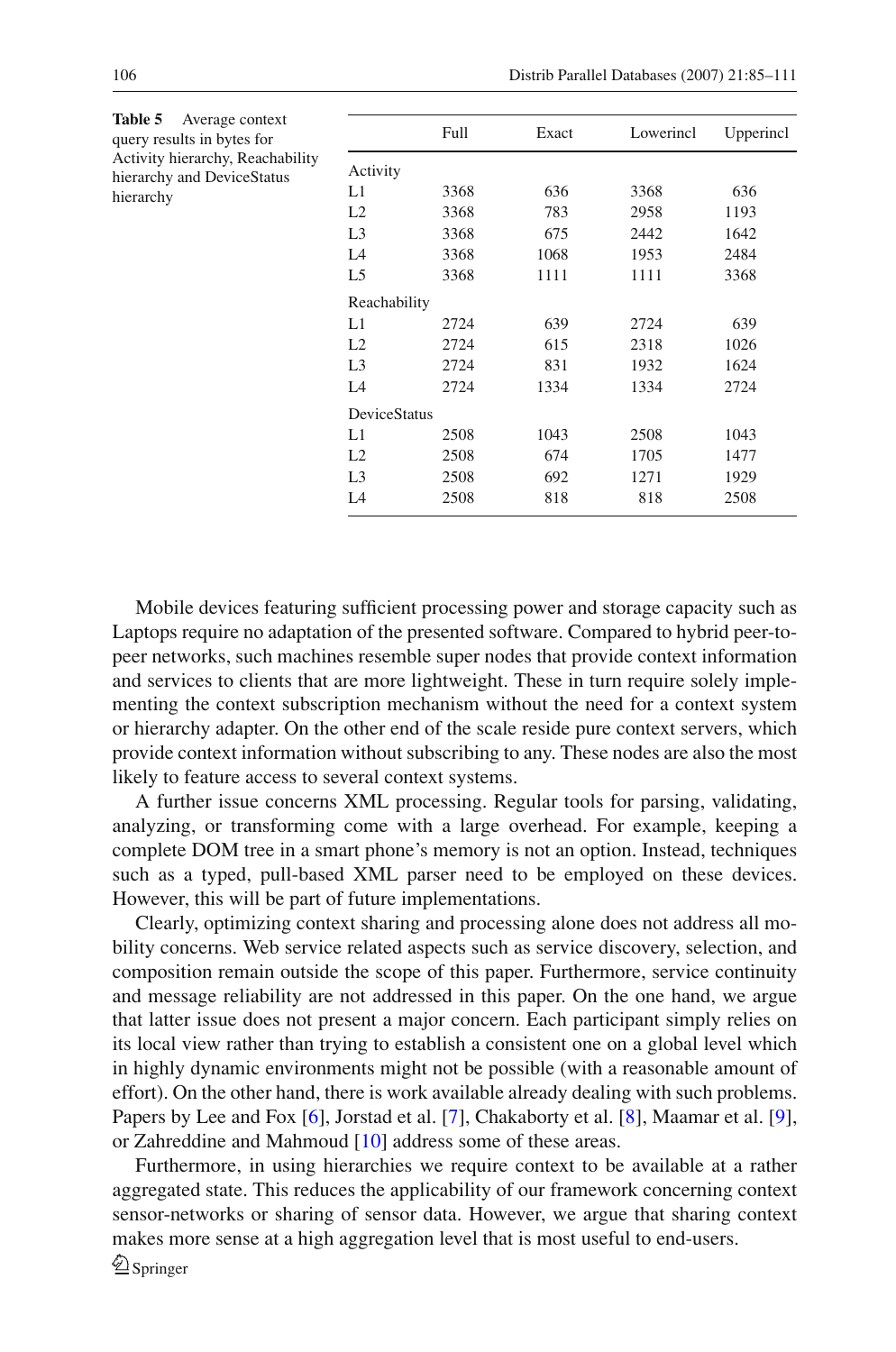Finally, we emphasise that the presented architecture is not intended to replace a context system but should rather be seen as an add-on/plug-in/partial substitute for the distribution mechanism. As such, it enables a more efficient sharing of context. By using a SOA-based approach, we decouple the context distribution from the process of sensing, aggregating, reasoning and storing. Greater decoupling also allows context sources to be reused and exchanged more easily. This cannot be said of the context frameworks presented in the following section.

## <span id="page-22-0"></span>**8 Related work**

Context-awareness has been the focus of many research efforts. Most of the available toolkits focus on gathering, aggregating and providing context information—few of them in a distributed manner. Some of the following frameworks would present potential candidates for integration with our context-aware service platform.

Baldauf et al. [\[11\]](#page-25-10) analyze representational applications concerning architecture, context model and context lifecycle to generate a broad overview on context-aware systems.

Biegel and Cahill [\[12\]](#page-25-11) present a framework for developing mobile, context-aware applications. They also introduce the concept of a context hierarchy. However, their hierarchy has the notion of a task tree rather than structuring context information into various levels of detail. Similar to our approach, components of their framework (sentient objects) are context producers and consumers at the same time. Communication, however, happens only in one direction, whereas our approach allows for more customized context transfer as we apply a hybrid push-pull based mechanism. Finally, the authors also include a form of context dominance. Yet, their focus is not on context information relevance, but on excluding rules that are of no importance in the current context state.

Web Service Context (WS-Context) [\[13\]](#page-25-12) is a specification proposed by OASIS to describe the context of an activity—composed of several Web services. WS-Context defines methods to pass context by value or just by reference. Thus, the receiving service can obtain the actual information from the *context manager service*. Context information itself can be structured hierarchically as WS Context includes an optional element, which refers to the general parent context. Yet, WS Context provides no means to access context at a specific level of granularity or to navigate down towards context child-elements. Furthermore, context information is merely propagated along the chain of invoked Web services, lacking capabilities for subscribing to context changes.

The service-oriented context-aware middleware (SOCAM) by Gu et al. [\[14\]](#page-25-13) utilizes a two level ontology to model context information. An upper-level ontology describes generic concepts whereas the lower-level ontologies define specific domains. The SOCAM framework includes push- and pull-mechanisms for retrieving context information as we do. However, such information is only gathered but not forwarded to other services and solely provided to the applications build on top of SOCAM. This restricts the applicability for composite services. Furthermore, access to context information lacks the notion of granularity.

Although applying agents, the CoBrA framework by Chen et al. [\[15\]](#page-26-0) relies on a centralized context broker architecture. As we argued above, centralized storage of context is not an efficient method for managing and processing context in a mobile  $\mathcal{Q}$  Springer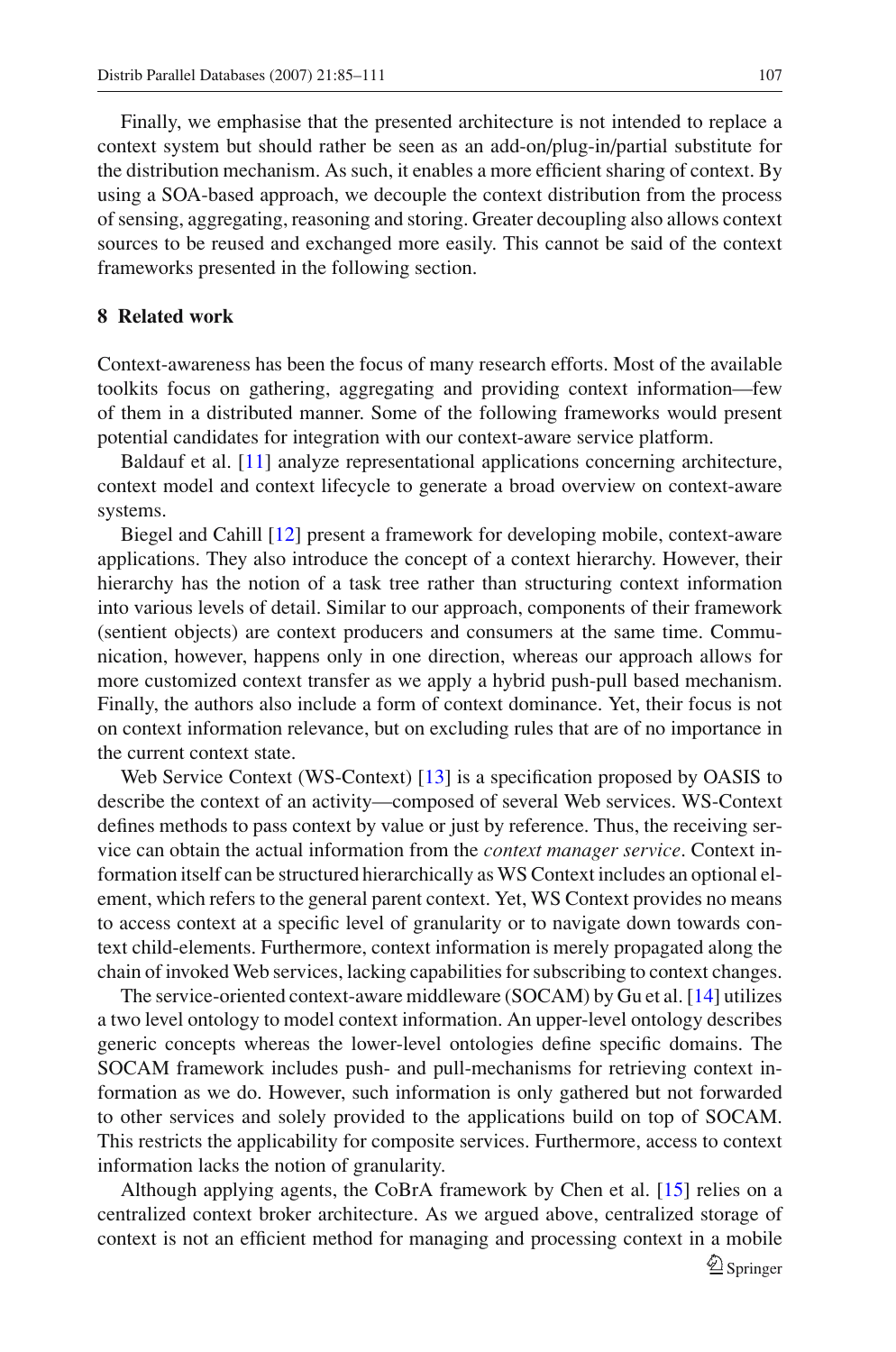environment. Furthermore, sharing of context, granularity, and context dominance is not explicitly supported.

Costa et al. [\[16\]](#page-26-1) designed a platform for mobile context-aware applications. Context information is shared by subscribing to this platform using the WASP Subscription Language (WSL). Yet, their subscription language lacks the support for information granularity. Furthermore, WSP depends on the proposed object-based context model, thus restricting its use.

The Solar middleware by Chen and Kotz [\[17\]](#page-26-2) provides a platform for contextaware mobile applications consisting of one star and several planet nodes. Client applications need not collect, aggregate, or process context themselves but subscribe to context changes at the central star. This component computes an event flow graph and distributes the context processing steps across the available planet nodes to reuse existing context processing operators and filters. This approach differs from ours as we propose to subscribe to changes and transmit context only to the nodes actually requiring this information. Besides, context granularity is not supported.

To the best of our knowledge, no context aware system explicitly supports context granularity. However, da Rocha and Endler [\[18\]](#page-26-3) have recently proposed context granularity as an important part of distributed context-aware systems but they did not go beyond pointing out this aspect.

## <span id="page-23-0"></span>**9 Future work**

Open work and research is manifold. In the near future, major work effort will consist of designing and deploying tools to aid the developer in designing hierarchies, mapping hierarchies to context systems and support for defining dominance and privacy rules on top of those hierarchies. Furthermore, algorithms to match similar hierarchies, merging of hierarchies and automatic mapping of context models to hierarchies are on our agenda. In addition, providing hierarchies at a repository for downloading and sharing might prove worth realizing. At the same time, we will analyse the integration of granularity levels into the whole context life cycle.

Another promising area of research will be context learning. We believe that by enabling services to learn from previous situations, context information will not only facilitate better-adapted services but also pro-active service aggregation. Analyzing which services required what context under certain conditions just will be the beginning. Elaborating on context granularity combined with rules and learning will enable services to anticipate situations and enforce appropriate access to resources without user interference. A first step into that direction will consist of describing hierarchies by means of ontologies.

## <span id="page-23-1"></span>**10 Conclusion**

This paper discussed issues of context sharing in mobile environments. After identifying current challenges, we elaborated on the aspect of distribution. The aim in highly dynamic systems is reducing the amount of transferred context updates. The techniques we introduced achieve this goal by means of context hierarchies and a fine-grained notification mechanism. This includes structuring context informa- $\mathcal{Q}_{\text{Springer}}$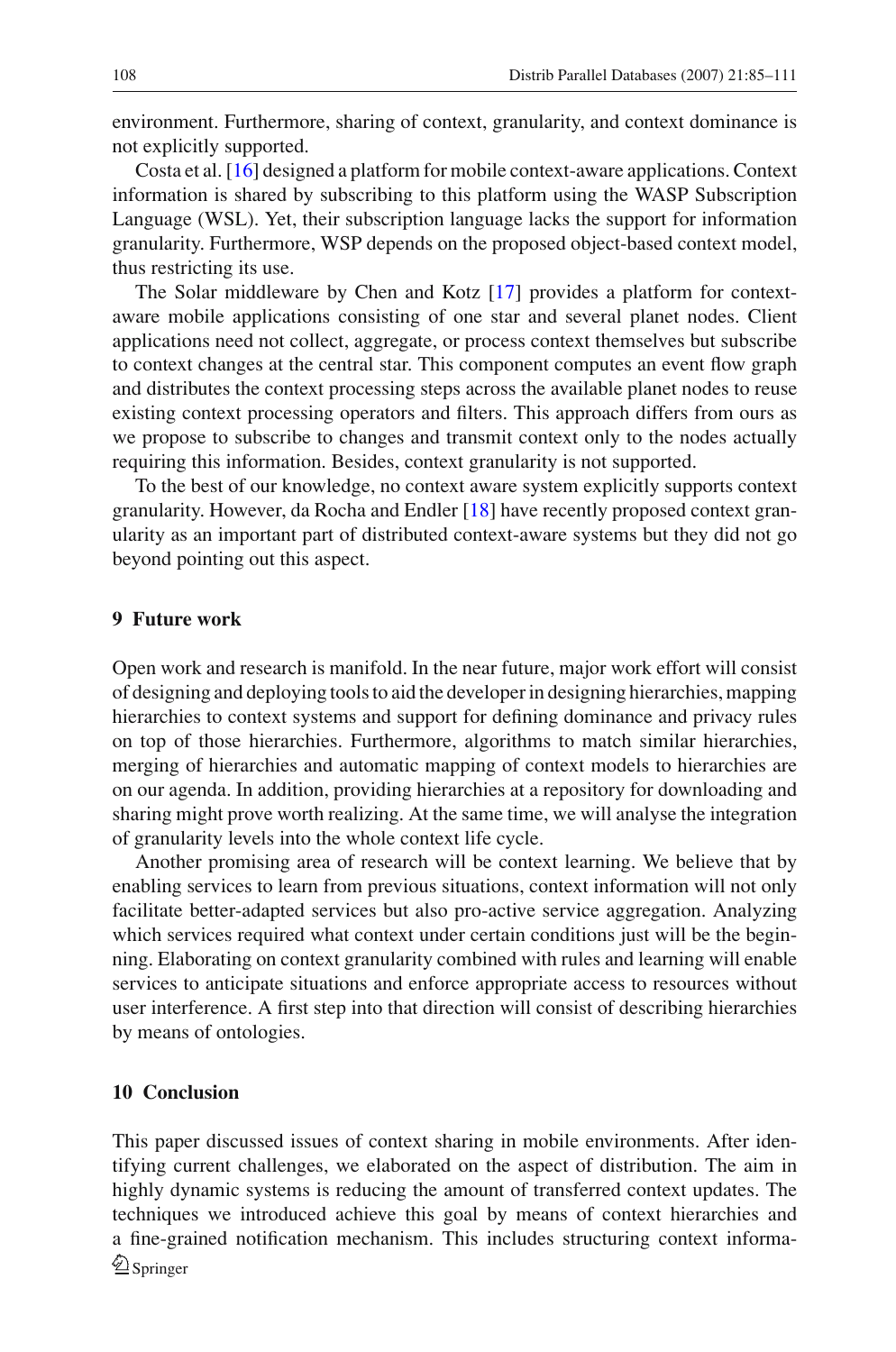tion according to levels of granularity to limit change notification to the required amount of details. We define hierarchies as problem specific views on a given context model. Hence, we leave the utilized context system unchanged and merely provide a hierarchy-to-model mapping for extracting and subscribing to information. In addition, the concept of context dominance enables relevance-based context transfer. A scenario from the domain of distributed collaboration served as a test-bed to outline the benefits of context granularity and dominance.

In the second part of our work, we combined these approaches to form CoSAr, a context sharing architecture. Our newly formed *Context Access control, Subscription and Query Language* (CASQL) based on XML standards allows for fine-grained context control. Thus, not only reduces granularity-based context sharing bandwidth usage but also improves on privacy issues that could not be solved without hierarchical structuring. Evaluation based on a prototype implementation showed potential for significant reduction in transferred context.

```
1 boolean matchHierarchy(hierarchy expH, hierarchy availH)
\begin{array}{c} 2 \\ 3 \end{array} {
      global list foundBackupValues = empty;
4 for each (expH.levels level)
5 {
6 if (level.contains ( value. isRequired or
7 value.isOptionalBackup or<br>value.isBackup)
                             value.isBackup)
 9 {
10 if ( checkLevel (level, availH.rootLevel) == false)
11 12 return false;
12 }
13 }
14 return true;
15 }
16
17 boolean checkLevel (level expL, level availL)
18 {
19 if (availL == null)
20 return false
21 if (expL.id == availL.id)
22 return checkValues(expL. values , availL.values)
23 else
24 checkLevel(expL , availL.child)
25 }
26
27 boolean checkValues(list expValues , list availValues)
28 {
29 List reqValues = expValues(isRequired)
30 List opBackupValues = expValues( isOptionalBackup)
31 List backupValues = expValues(isBackup)
32 List notListed = (reqValues.subSetOf(availValues)
33 if (notListed = not empty)
34 return false;<br>35 foundBackupValues
      35 foundBackupValues. append(reqValues.subSetOf(backupValues)
36 List notListed2 = (opBackupValues.subsetOf(availValues)
37 for each ( notListed2. value value)
38 {
39 if (foundBackupValues.doesNotContain( value))
40 return false;
41 }
42 return true;
43 }
```
**Listing 3** A Hierarchy Matching Algorithm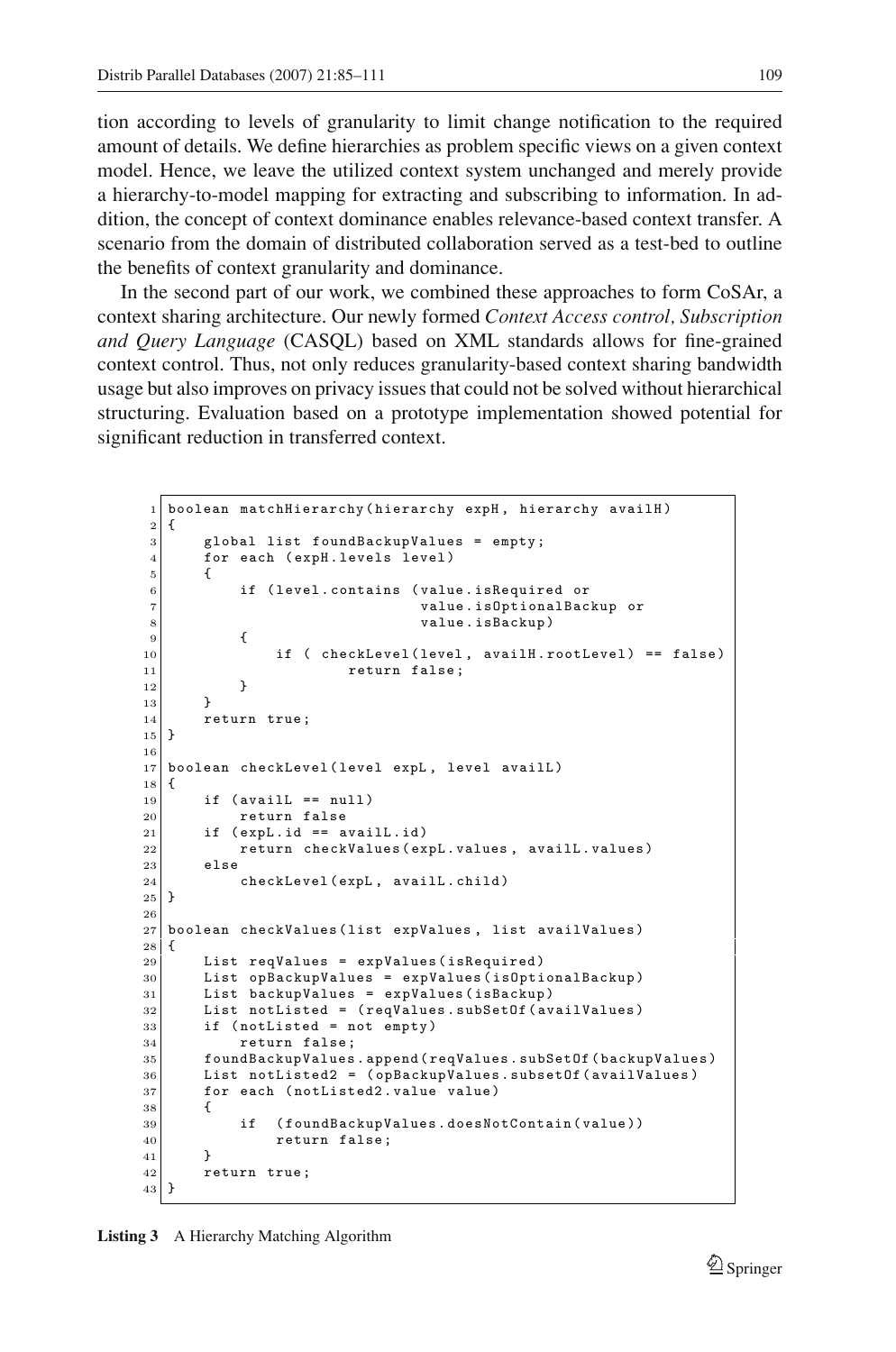We conclude that describing context through granularity hierarchies provides a means that requires further research but already now enables efficient handling of major challenges in context-aware dynamic environments.

### **Appendix A—Hierarchy matching algorithm**

The hierarchy matching algorithm takes two arguments as input: the expected hierarchy (as a tree of all known values) and the complete available hierarchy (also as a tree of values). The value nodes of the expected hierarchy tree are marked as optional, required, or optional with backup value. In the last case, the specific value need not be available if there is a given parent value available instead. Those backup values are separately marked as such. The pseudo code in Listing 3 outlines our matching algorithm.

**Acknowledgments** Part of this work was supported by the Austrian Science Fund (FWF) under grant P18368-N04 Project OMNIS and EU STREP Project inContext (FP6-034718).

### **References**

- 1. M. Bazire and P. Brezillon, "Understanding context before using it," in Modeling and Using Context: ´ 5th International and Interdisciplinary Conference CONTEXT 2005, 2005, pp. 29–41.
- <span id="page-25-0"></span>2. A. Dey and G. Abowd, "Towards a better understanding of context and context-awareness," in Workshop on the What, Who, Where, When, and How of Context-Awareness at CHI 2000, 2000.
- <span id="page-25-1"></span>3. S. Dustdar, T. Hoffmann, and W. van der Aalst, "Mining of ad-hoc business processes with Teamlog," Data and Knowledge Engineering, vol. 55, no. 2, pp. 129–158, 2005.
- <span id="page-25-2"></span>4. A. Dey, Providing Architectural Support for Building Context-Aware Applications, PhD thesis, Georgia Institute of Technology, 2000.
- <span id="page-25-3"></span>5. A. Ferscha, C. Holzmann, and S. Oppl, "Context awareness for group interaction support," in MobiWac '04: Proceedings of the Second International Workshop on Mobility Management & Wireless Access Protocols, New York, NY, USA, ACM Press, 2004, pp. 88–97.
- <span id="page-25-4"></span>6. S. Lee and G. Fox, "Wireless reliable messaging protocol for web services (WS-WRM)," in IEEE International Conference on Web Services, 2004, pp. 350–357.
- <span id="page-25-5"></span>7. I. Jørstad, T. van Do, and S. Dustdar, "A service continuity layer for mobile services," in IEEE Wireless Communications and Networking Conference, 2005, pp. 2300–2305.
- <span id="page-25-6"></span>8. D. Chakraborty, A. Joshi, T. Finin, and Y. Yesha, "Service composition for mobile environments," Mobile Networks and Applications, vol. 10, no. 4, pp. 235–451, 2005.
- <span id="page-25-7"></span>9. Z. Maamar, Q.Z. Sheng, and B. Benatallah, "On composite web services provisioning in an environment of fixed and mobile computing resources," Information Technology and Management, vol. 5, pp. 251–270, 2004.
- <span id="page-25-8"></span>10. W. Zahreddine and Q. Mahmoud, "An agent-based approach to composite mobile web services," in 19th International Conference on Advanced Information Networking and Applications, 2005. AINA, 2005, pp. 189–192.
- <span id="page-25-9"></span>11. M. Baldauf, S. Dustdar, and F. Rosenberg, "A survey on context-aware systems," International Journal of Ad Hoc and Ubiquitous Computing, 2006 forthcoming.
- <span id="page-25-10"></span>12. G. Biegel and V. Cahill, "A framework for developing mobile, context-aware applications," in Second IEEE Annual Conference on Pervasive Computing and Communications. PerCom 2004, pp. 361–365, 2004.
- <span id="page-25-11"></span>13. M. Little, E. Newcomer, and G. Pavlik, Web Service Context Specification (WS-Context), OASIS, 2004.
- <span id="page-25-13"></span><span id="page-25-12"></span>14. T. Gu, H. K. Pung, and D.Q. Zhang, "A middleware for building context-aware mobile services," in 59th Vehicular Technology Conference, VTC 2004, pp. 2656–2660, 2004.